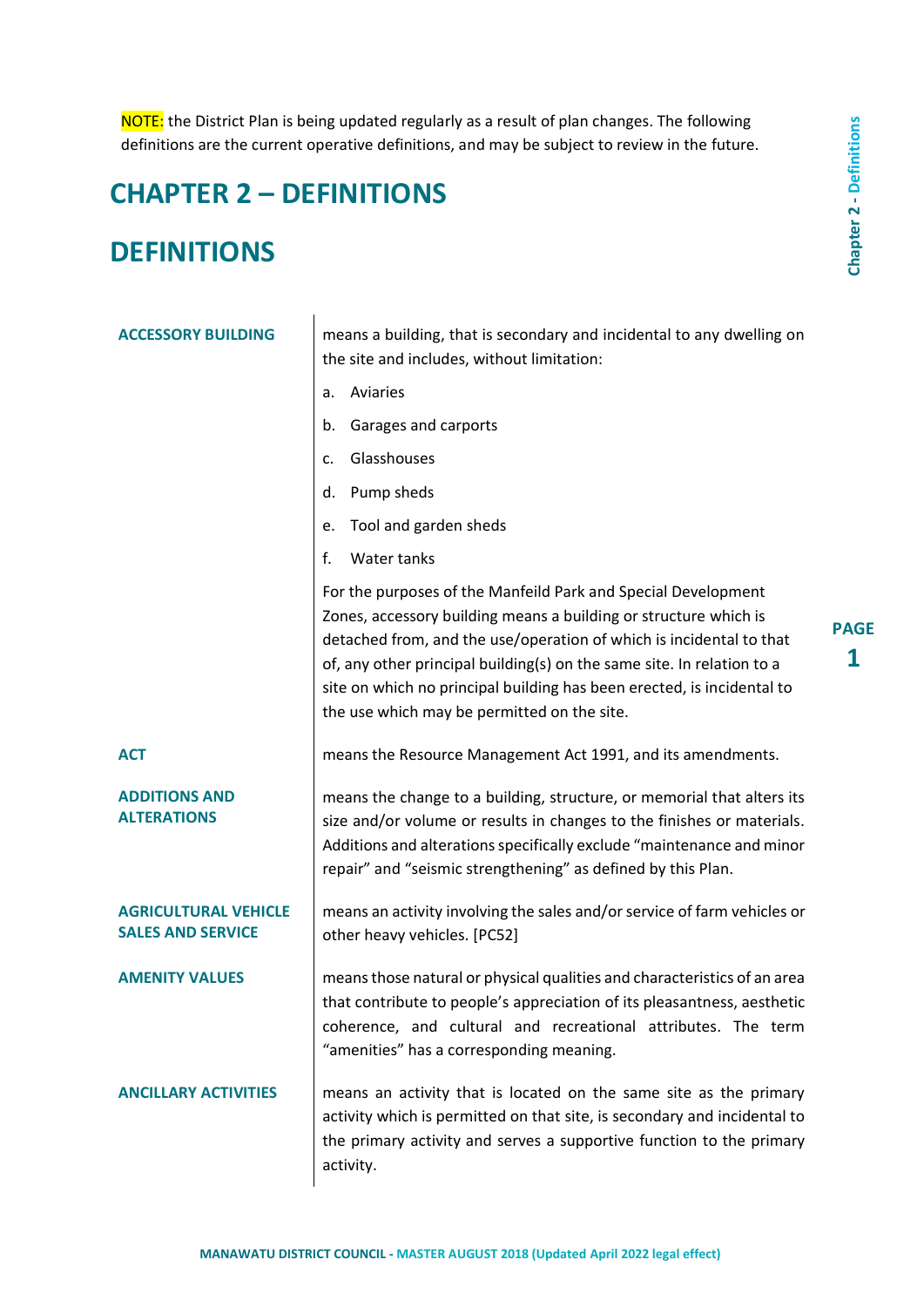| <b>Chapter 2-Definitions</b> |                                                          | For the purpose of the Manfeild Park Zone and Special Development<br>Zone, means an activity which is incidental to and associated with the<br>primary activity undertaken in Manfeild Park and which has the sole<br>purpose of providing a necessary service to enhance the overall<br>functioning of Manfeild Park.                                                        |
|------------------------------|----------------------------------------------------------|-------------------------------------------------------------------------------------------------------------------------------------------------------------------------------------------------------------------------------------------------------------------------------------------------------------------------------------------------------------------------------|
|                              | <b>ANTENNA</b>                                           | means any radiocommunication and/or telecommunication apparatus<br>used for transmission or reception, including the antenna mounting<br>but not any mast or supporting structure. It includes any satellite dish.                                                                                                                                                            |
|                              | <b>ARTERIAL ROAD</b>                                     | [DELETED PC55]                                                                                                                                                                                                                                                                                                                                                                |
|                              | <b>ASSISTED LIVING</b><br><b>ACCOMMODATION</b>           | means land and buildings used or designed to be used for supervised<br>residential care and accommodation by 5 or more people (exclusive of<br>the manager and the managers family) and includes, without<br>limitation:                                                                                                                                                      |
|                              |                                                          | <b>Boarding Houses</b><br>a.                                                                                                                                                                                                                                                                                                                                                  |
|                              |                                                          | Nursing homes<br>b.                                                                                                                                                                                                                                                                                                                                                           |
|                              |                                                          | [DELETED PC51]<br>c.                                                                                                                                                                                                                                                                                                                                                          |
| <b>PAGE</b>                  | <b>AVIARIES</b>                                          | means any building used for housing birds as a hobby, but does not<br>include poultry keeping or intensive farming.                                                                                                                                                                                                                                                           |
| $\overline{\mathbf{2}}$      | <b>BOARDING, BREEDING</b><br><b>AND TRAINING KENNELS</b> | means the use of any land and/or buildings where board for a fee<br>(which may include overnight or during the day) is provided or<br>intended to be provided for dogs, or the breeding and/or training of<br>dogs for direct or indirect commercial gain, and includes rehoming<br>kennels. Farm working dogs and puppies up to three months of age,<br>are excluded. [PC64] |
|                              | <b>BOARDING HOUSE</b>                                    | [DELETED PC46, now defined as Assisted Living Accommodation]                                                                                                                                                                                                                                                                                                                  |
|                              | <b>BUILDING</b>                                          | means any structure whether temporary or permanent, movable or<br>immovable and specifically excludes:                                                                                                                                                                                                                                                                        |
|                              |                                                          | any deck or terrace, in whole or part, under 1.5m in height<br>a.                                                                                                                                                                                                                                                                                                             |
|                              |                                                          | fences or walls under 1.8m in height<br>b.                                                                                                                                                                                                                                                                                                                                    |
|                              |                                                          | deer fences or cattle yards<br>c.                                                                                                                                                                                                                                                                                                                                             |
|                              |                                                          | retaining walls under 1.5m in height<br>d.                                                                                                                                                                                                                                                                                                                                    |
|                              |                                                          | pools under 1m in height<br>e.                                                                                                                                                                                                                                                                                                                                                |
|                              |                                                          | f.<br>tents or marquees erected for less than 30 consecutive days                                                                                                                                                                                                                                                                                                             |
|                              |                                                          | satellite dishes less than 1m in diameter<br>g.                                                                                                                                                                                                                                                                                                                               |
|                              |                                                          | pergolas with a permanently open roof.<br>h.                                                                                                                                                                                                                                                                                                                                  |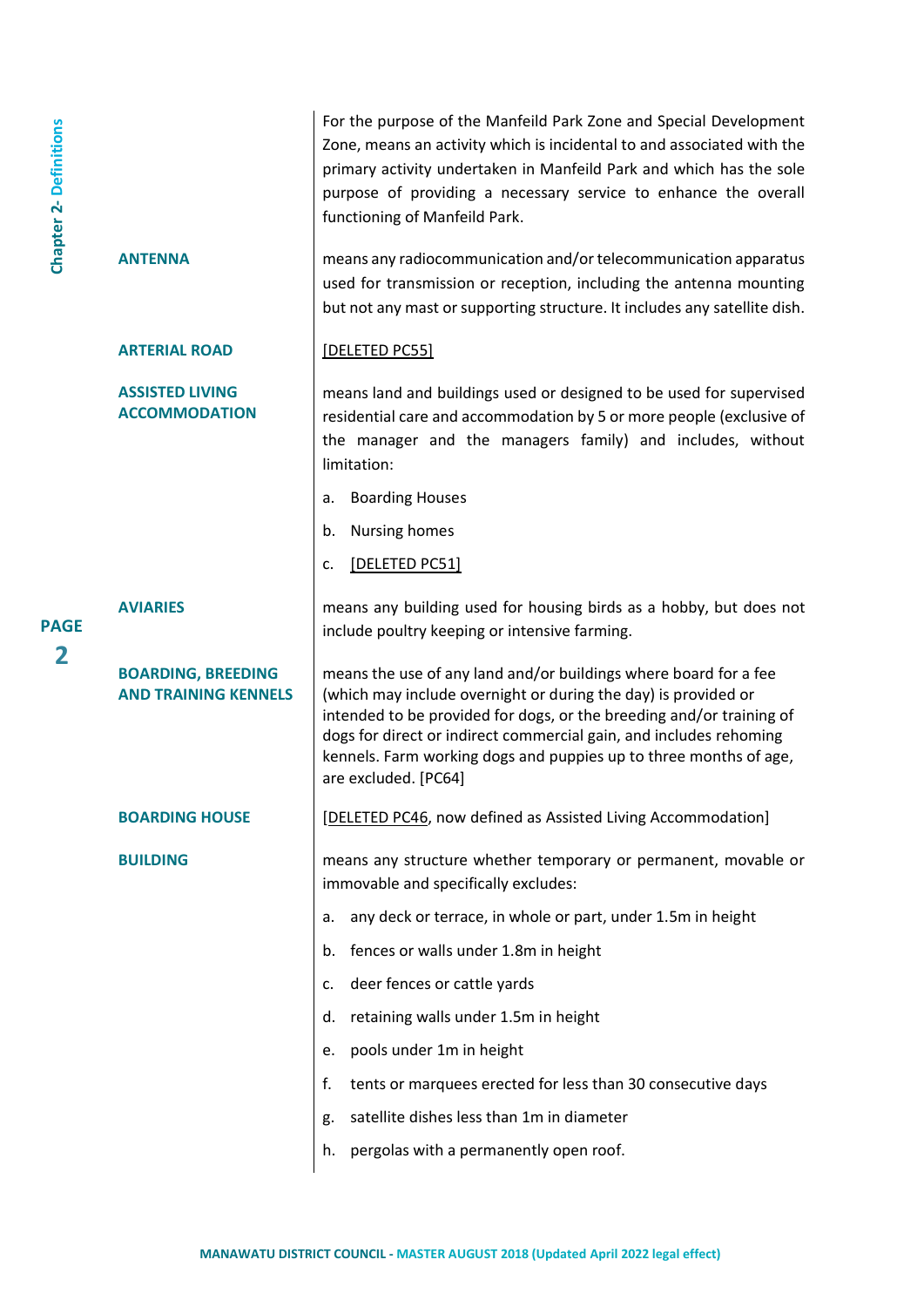| <b>BUILDING FOOTPRINT</b>          | means the area of ground covered by a single building.                                                                                                                                                                                                                                                                                                                                                                                                                                                                                                                                                                                      |  |
|------------------------------------|---------------------------------------------------------------------------------------------------------------------------------------------------------------------------------------------------------------------------------------------------------------------------------------------------------------------------------------------------------------------------------------------------------------------------------------------------------------------------------------------------------------------------------------------------------------------------------------------------------------------------------------------|--|
| <b>COLLECTOR ROAD</b>              | means roads that provide circulation in local areas and links to arterial<br>roads, while balancing these needs with pedestrian and local amenity<br>values. These roads provide access for all modes of transport including<br>public transport. Typical traffic flows are between 3,000 and 10,000<br>vehicles per day. These include a number on central roads through the<br>town of Feilding, Pohangina Road, Newbury Line and the main roads<br>to the beaches and tourist routes like the Apiti-Rangiwahia route.<br>Refer to Appendix 3B.1 for those roads that are identified in the<br>District as being a Collector Road. [PC55] |  |
| <b>COLLECTOR ROAD</b><br>(TOURIST) | means those roads that currently carry traffic volumes below that of a<br>Collector Road, but serve a similar function in that they link areas of<br>population together. Refer to Appendix 3B.1 for those roads that are<br>identified in the District as being a Collector Road (Tourist). [PC55]                                                                                                                                                                                                                                                                                                                                         |  |
| <b>COMMERCIAL ACTIVITY</b>         | means, for the purposes of Growth Precinct 4, the use of land and<br>buildings for the display, offering, provision, sale or hireage of goods,<br>equipment or service including restaurants and retail shops and<br>outlets, but excludes service stations and supermarkets. [PC51]                                                                                                                                                                                                                                                                                                                                                        |  |
| <b>COMMERCIAL SERVICES</b>         | means land and buildings used to provide administrative, commercial<br>or healthcare services and includes, without limitation:                                                                                                                                                                                                                                                                                                                                                                                                                                                                                                             |  |
|                                    | Commercial artists, signwriting, and engraving.<br>a.                                                                                                                                                                                                                                                                                                                                                                                                                                                                                                                                                                                       |  |
|                                    | b.<br>Dry-cleaning, laundries, dyeing and cleaning services.                                                                                                                                                                                                                                                                                                                                                                                                                                                                                                                                                                                |  |
|                                    | Hospitals<br>c.                                                                                                                                                                                                                                                                                                                                                                                                                                                                                                                                                                                                                             |  |
|                                    | d.<br>Medical practitioners premises                                                                                                                                                                                                                                                                                                                                                                                                                                                                                                                                                                                                        |  |
|                                    | Offices<br>e.                                                                                                                                                                                                                                                                                                                                                                                                                                                                                                                                                                                                                               |  |
|                                    | f.<br>Servicing and repair of household appliances and garden<br>equipment, excluding vehicles.                                                                                                                                                                                                                                                                                                                                                                                                                                                                                                                                             |  |
| <b>COMMUNAL ACTIVITIES</b>         | [DELETED PC46, now defined as Community Facilities]                                                                                                                                                                                                                                                                                                                                                                                                                                                                                                                                                                                         |  |
| <b>COMMUNITY EVENTS</b>            | for the purposes of the Manfeild Park Zone, means land and/or<br>buildings used for public or private recreation, entertainment,<br>meetings or social events.                                                                                                                                                                                                                                                                                                                                                                                                                                                                              |  |
| <b>COMMUNITY FACILITIES</b>        | means land and buildings used for public or community use and<br>includes, without limitation:                                                                                                                                                                                                                                                                                                                                                                                                                                                                                                                                              |  |
|                                    | Facilities for the operation of emergency services<br>а.                                                                                                                                                                                                                                                                                                                                                                                                                                                                                                                                                                                    |  |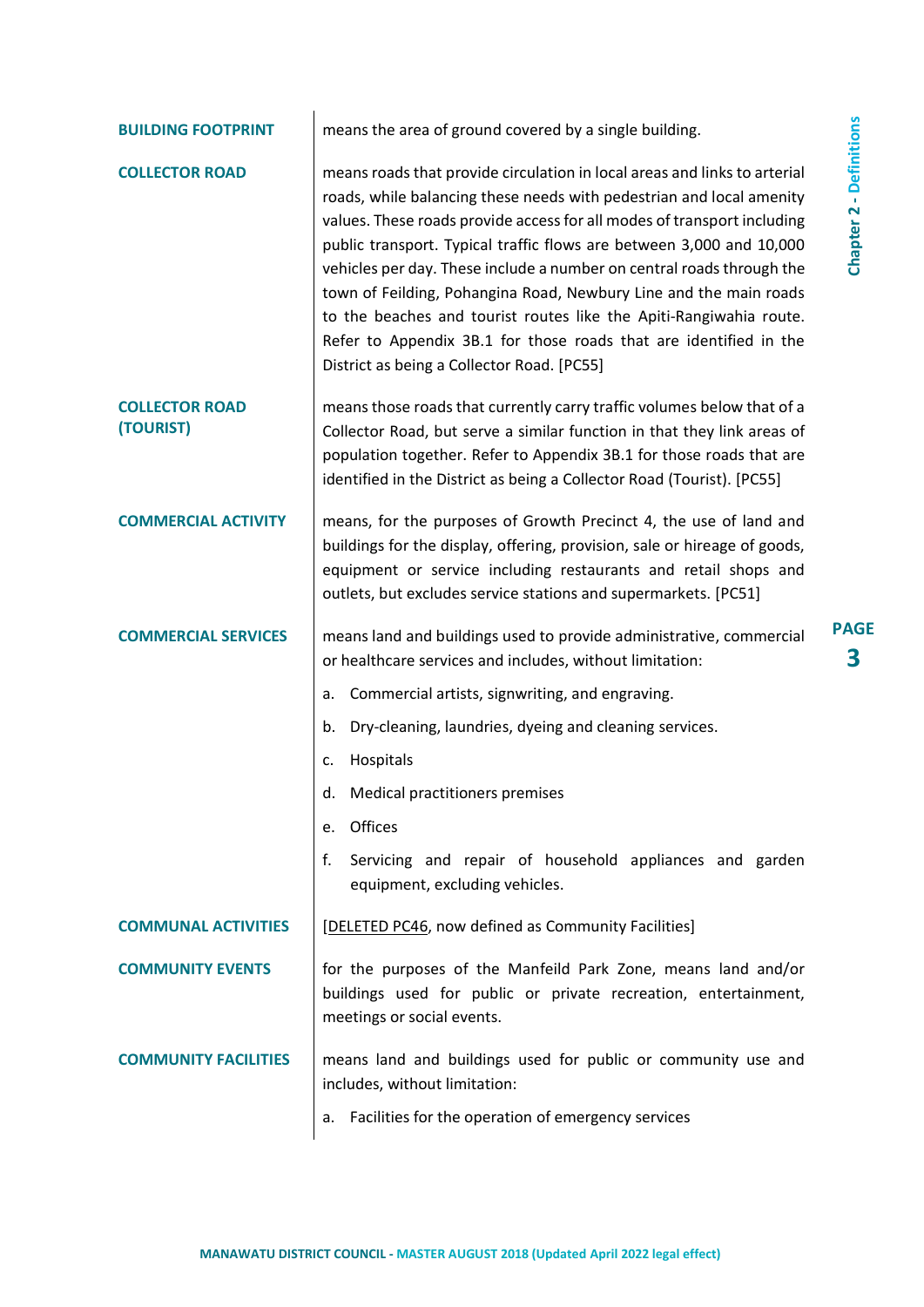|                               |                                              | Places used for the gathering of people for recreation, worship,<br>b.<br>cultural and spiritual instruction                                                                                                                                                                                                                                                                                                                                                                                                                                                                                                                                                                                                                                                                                               |
|-------------------------------|----------------------------------------------|------------------------------------------------------------------------------------------------------------------------------------------------------------------------------------------------------------------------------------------------------------------------------------------------------------------------------------------------------------------------------------------------------------------------------------------------------------------------------------------------------------------------------------------------------------------------------------------------------------------------------------------------------------------------------------------------------------------------------------------------------------------------------------------------------------|
|                               |                                              | Libraries<br>c.                                                                                                                                                                                                                                                                                                                                                                                                                                                                                                                                                                                                                                                                                                                                                                                            |
|                               |                                              | d.<br>Marae                                                                                                                                                                                                                                                                                                                                                                                                                                                                                                                                                                                                                                                                                                                                                                                                |
| <b>Chapter 2- Definitions</b> |                                              | <b>Public halls</b><br>e.                                                                                                                                                                                                                                                                                                                                                                                                                                                                                                                                                                                                                                                                                                                                                                                  |
|                               | <b>CONTROLLED ACTIVITIES</b>                 | are defined in Section 2 of the Act.                                                                                                                                                                                                                                                                                                                                                                                                                                                                                                                                                                                                                                                                                                                                                                       |
|                               | <b>COUNCIL</b>                               | the<br>Manawatu<br>District<br>Council<br>means<br>or<br>any<br>Committee,<br>Subcommittee, or person to whom the Council's powers, duties and<br>discretions have been lawfully delegated.                                                                                                                                                                                                                                                                                                                                                                                                                                                                                                                                                                                                                |
|                               | <b>DAY CARE CENTRE</b>                       | [DELETED PC46, now defined as Education Facilities]                                                                                                                                                                                                                                                                                                                                                                                                                                                                                                                                                                                                                                                                                                                                                        |
| <b>PAGE</b><br>4              | <b>DEFERRED RESIDENTIAL</b><br><b>ZONING</b> | is the zoning that applies to land in the Growth Precinct Structure<br>plans in Appendix 9A, 9B and 9C as Deferred Residential Zoning<br>Density 1 or Density 2. The existing Rural Zone or Flood Channel Zone<br>provisions continue to apply to all subdivision and development of<br>land zoned Deferred Residential until that zoning is uplifted in<br>accordance with Rule B1A. When the Deferred Residential Zone is<br>uplifted in accordance with Rule B1A, then the land becomes<br>residentially zoned. Until such time as the Deferred Residential Zoning<br>is uplifted, none of the subdivision rules applying to land within<br>Growth Precinct will apply. Land will only be able to be treated as<br>within a Growth Precinct when the Deferred Residential Zoning is<br>uplifted. [PC45] |
|                               | <b>DERELICT VEHICLE</b>                      | means any car or other vehicle which is not currently registered and/or<br>not currently warranted, and which for the time being is unable to be<br>driven under its own power. [PC39]                                                                                                                                                                                                                                                                                                                                                                                                                                                                                                                                                                                                                     |
|                               | <b>DIRECTIONAL SIGNS</b>                     | means signs used to indicate parking areas, access and egress from a<br>site, queuing lanes and maps.                                                                                                                                                                                                                                                                                                                                                                                                                                                                                                                                                                                                                                                                                                      |
|                               | <b>DISCRETIONARY</b><br><b>ACTIVITIES</b>    | are defined in Section 2 of the Act.                                                                                                                                                                                                                                                                                                                                                                                                                                                                                                                                                                                                                                                                                                                                                                       |
|                               | <b>DWELLING</b>                              | means any building, whether permanent or temporary, that is<br>occupied or intended to be occupied, in whole or in part, as a single<br>residence. It includes any motor vehicle that is occupied on a<br>permanent or long-term (6 months or longer) basis.                                                                                                                                                                                                                                                                                                                                                                                                                                                                                                                                               |
|                               | <b>EARTHWORKS</b>                            | means the removal, deposit or relocation of soil that results in<br>alteration between the existing and finished ground level. This<br>includes but is not limited to, soil movement associated with<br>subdivision and site works as defined in the Building Act 2004.                                                                                                                                                                                                                                                                                                                                                                                                                                                                                                                                    |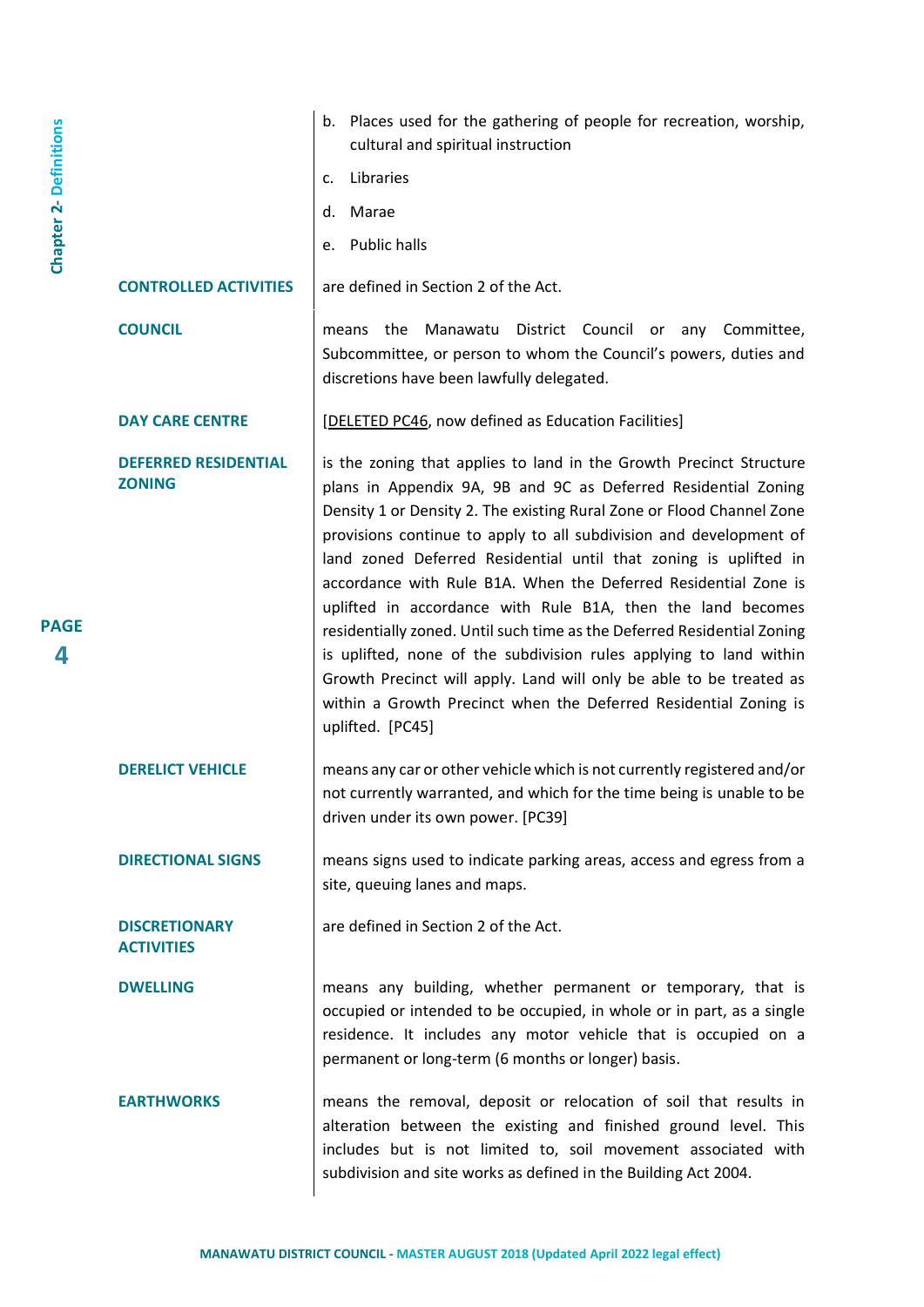|                                    | For the purposes of this Plan, earthworks excludes the following:                                                                                         |                                |
|------------------------------------|-----------------------------------------------------------------------------------------------------------------------------------------------------------|--------------------------------|
|                                    | Work associated with the forming, (unless within the National<br>Grid Yard or within a site of Heritage Value) upgrade or<br>maintenance of farm tracks.  | <b>Chapter 2 - Definitions</b> |
|                                    | fences and fence lines, including their post holes, unless<br>٠<br>within the National Grid Yard                                                          |                                |
|                                    | trenching and backfilling ancillary to the installation of<br>٠<br>network utilities and services (unless within a site of Heritage<br>Value)             |                                |
|                                    | the minor upgrading, replacement or maintenance of<br>٠<br>network utilities                                                                              |                                |
|                                    | cultivation, including harvesting and maintaining of crops<br>٠                                                                                           |                                |
|                                    | aggregate extraction, unless within the National Grid Yard<br>[PC55]                                                                                      |                                |
| <b>EDUCATION FACILITIES</b>        | means land or buildings used as a kindergarten, primary, intermediate<br>or secondary school or tertiary institution and includes, without<br>limitation: |                                |
|                                    | Day care centres/Kohanga Reo<br>а.                                                                                                                        | <b>PAGE</b>                    |
|                                    | Home-schooling of more than two children not resident on the site<br>b.                                                                                   | 5                              |
|                                    | <b>Outdoor education centres</b><br>c.                                                                                                                    |                                |
|                                    | Sports training establishments<br>d.                                                                                                                      |                                |
|                                    | Work skills training centres<br>е.                                                                                                                        |                                |
| <b>EFFECT</b>                      | is defined in Section 3 of the Act.                                                                                                                       |                                |
| ENTERTAINMENT<br><b>FACILITIES</b> | means land and buildings used for recreation and entertainment and<br>includes, without limitation:                                                       |                                |
|                                    | Cinemas and theatres<br>a.                                                                                                                                |                                |
|                                    | Casino and electronic gaming facilities<br>b.                                                                                                             |                                |
|                                    | <b>Function centres</b><br>c.                                                                                                                             |                                |
|                                    | Gymnasiums<br>d.                                                                                                                                          |                                |
|                                    | Premises licensed under the Sale of Liquor Act (1989)<br>е.                                                                                               |                                |
|                                    | Premises authorised by the Prostitution Reform Act (2003)<br>f.                                                                                           |                                |
|                                    | Restaurants, cafés and other eating places<br>g.                                                                                                          |                                |
| <b>ENTRANCE STRIP</b>              | means a lot, a part of a lot, or a right of way, which provides access to<br>a road for one or more sites.                                                |                                |
|                                    |                                                                                                                                                           |                                |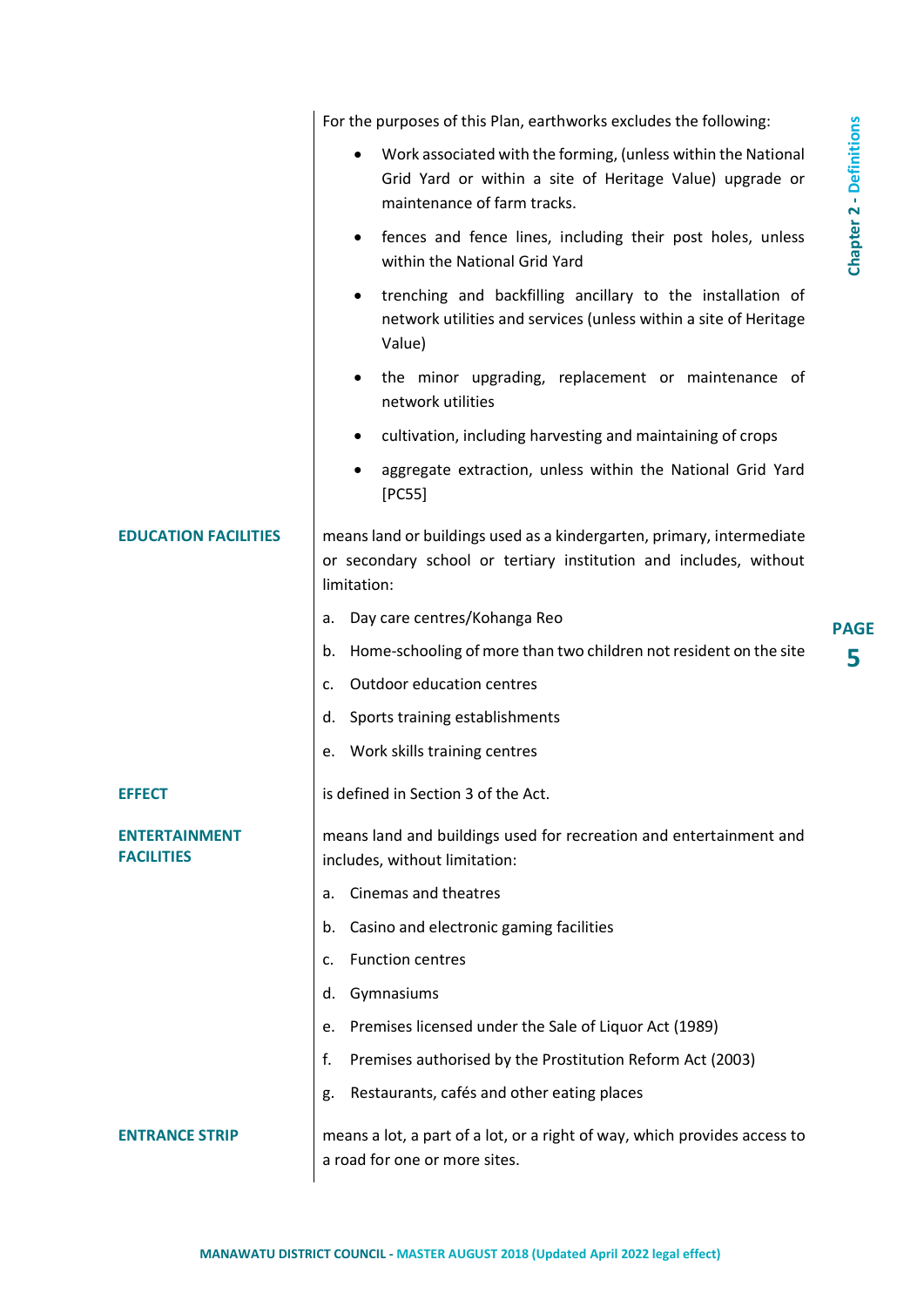|                               | <b>ENVIRONMENT</b>                                                  | is defined in Section 2 of the Act.                                                                                                                                                                                                                                                                                                    |
|-------------------------------|---------------------------------------------------------------------|----------------------------------------------------------------------------------------------------------------------------------------------------------------------------------------------------------------------------------------------------------------------------------------------------------------------------------------|
| <b>Chapter 2- Definitions</b> | <b>ESPLANADE RESERVE,</b><br>and ESPLANADE STRIP                    | are explained fully in Part 6.2 of the Plan Strategy (Page 60).                                                                                                                                                                                                                                                                        |
|                               | <b>ESSENTIAL</b><br><b>INFRASTRUCTURE</b>                           | means the Manawatū District Council reticulated sewage and<br>reticulated water supply systems, stormwater systems, and gas,<br>telecommunication<br>electrical<br>and<br>(including<br>fibre)<br>power<br>networks.[PC51]                                                                                                             |
|                               | <b>EXTERIOR 'A' WEIGHTED</b><br><b>AIRCRAFT NOISE LEVELS</b>        | used in any assessment of aircraft noise insulation shall be calculated<br>using those 'A' weighted relative band levels as defined by Table G1<br>"Australian Standard AS 2021 - 1994 Acoustics - Aircraft noise<br>intrusion - Building Siting and Construction"                                                                     |
|                               | <b>EXTERNAL SOUND</b><br><b>INSULATION LEVEL</b><br>$(DnT,w + Ctr)$ | means the standardised level difference (outdoor to indoor) and is a<br>measure of the airborne sound insulation provided by the external<br>building envelope (including windows, walls, ceilings and floors where<br>appropriate) described using $DnT, w + Ctr$ as defined in the following<br>Standards:                           |
| <b>PAGE</b>                   |                                                                     | ISO 717-1:1996 Acoustics - Rating of Sound Insulation in Buildings &<br>Building Elements using spectrum No.2 (A-weighted traffic noise<br>spectrum).                                                                                                                                                                                  |
| 6                             |                                                                     | ISO 140-5:1998 Acoustics - Measurement Of Sound Insulation in<br>Buildings and of Building Elements - Part 5: Field Measurements Of<br>Airborne Sound Insulation of Facade Elements and Facades.                                                                                                                                       |
|                               | <b>FAMILY FLAT</b>                                                  | means a self-contained dwelling unit located on the same property<br>and in the same ownership as the main dwelling unit and used or<br>capable of being used for the accommodation of non-paying guests or<br>family members who are dependent upon the occupiers of the main<br>dwelling unit. [PC40]                                |
|                               | <b>FARM BUILDINGS</b>                                               | means buildings used in connection with farming practices on the land<br>concerned, such as hay barns, farm implement sheds, and<br>greenhouses. It does not include buildings used for accommodation,<br>milking sheds, pens housing animals, boarding, breeding and training<br>kennels [PC64], or for intensive farming activities. |
|                               | <b>FARMING</b>                                                      | means a land based activity, having as its main purpose the production<br>of any livestock or vegetative matter except as excluded below.<br>Farming includes:                                                                                                                                                                         |
|                               |                                                                     | Grazing, cropping and the cultivation of land necessary and<br>а.<br>appropriate to normal agricultural and horticultural activity.                                                                                                                                                                                                    |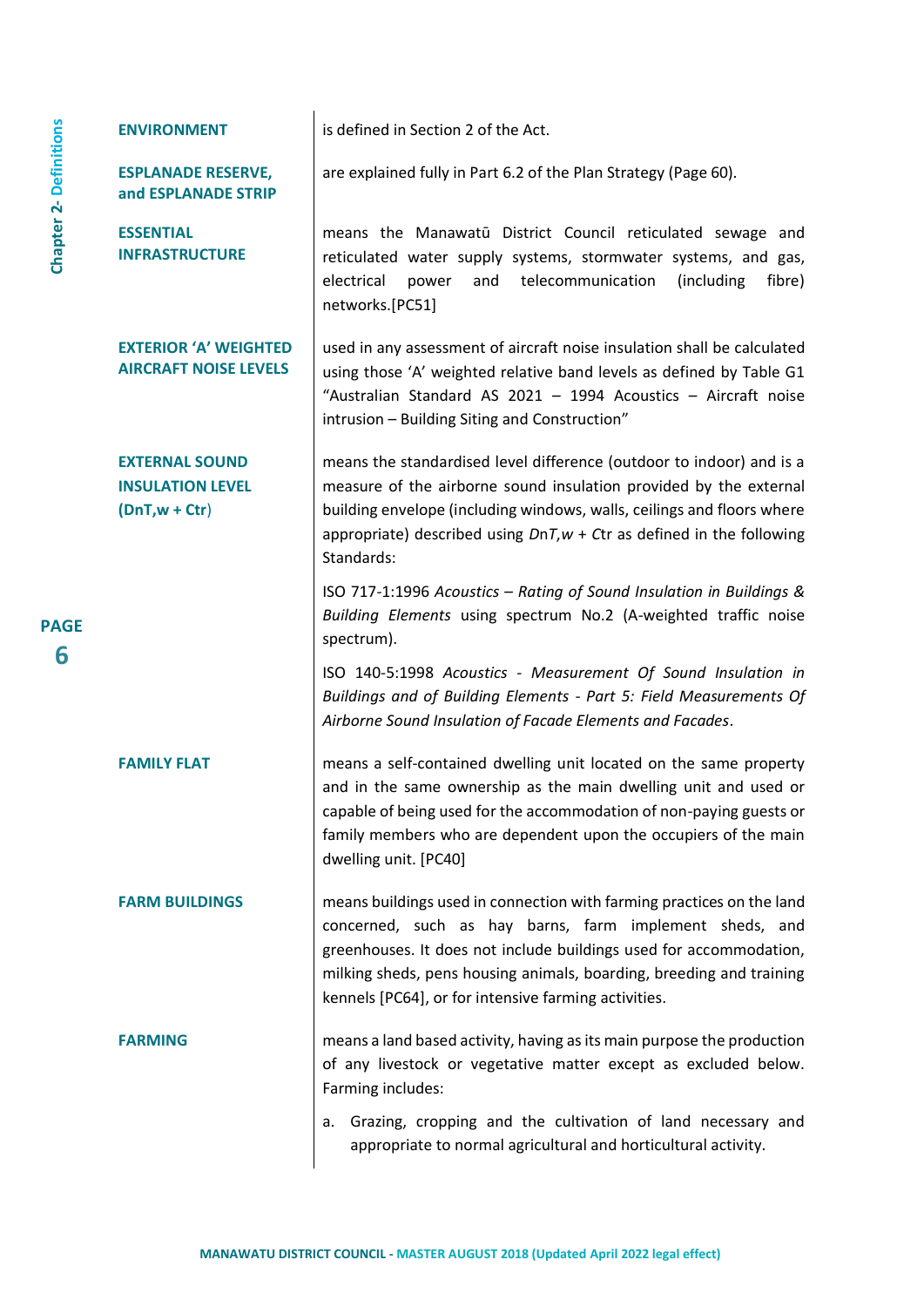|                                                    | Keeping farm working dogs and puppies.<br>b.                                                                                                                                                                                                                         |                                |
|----------------------------------------------------|----------------------------------------------------------------------------------------------------------------------------------------------------------------------------------------------------------------------------------------------------------------------|--------------------------------|
|                                                    | Keeping, raising or breeding pigs where the productive processes<br>c.<br>are not carried out within buildings, or not within closely fenced<br>outdoor runs where the stocking density precludes the<br>maintenance of pasture or ground cover.                     | <b>Chapter 2 - Definitions</b> |
|                                                    | Farming does not include:                                                                                                                                                                                                                                            |                                |
|                                                    | Intensive farming.<br>a.                                                                                                                                                                                                                                             |                                |
|                                                    | Pig Farming.<br>b.                                                                                                                                                                                                                                                   |                                |
|                                                    | Planting, tending and harvesting forests, woodlots, specialised<br>c.<br>tree crops or shelter belts.                                                                                                                                                                |                                |
|                                                    | Boarding, breeding and training kennels [PC64] or catteries.<br>d.                                                                                                                                                                                                   |                                |
|                                                    | The processing of farm produce beyond cutting, cleaning, grading,<br>e.<br>chilling, freezing, packaging and storing produce grown on the<br>farming unit.                                                                                                           |                                |
|                                                    | $NB - processing$ produce beyond that permitted as "farming" may<br>come within the definition of "Rural Industry".                                                                                                                                                  |                                |
| <b>FARMING AND</b><br><b>AGRICULTURAL SUPPLIER</b> | For the purpose of the Special Development Zone, means a business<br>primarily engaged in selling goods for consumption or use in the<br>business operations of primary producers or animal husbandry and<br>without limiting the generality of this term, includes: | <b>PAGE</b><br>7               |
|                                                    | Equestrian and veterinary suppliers;                                                                                                                                                                                                                                 |                                |
|                                                    | Farming and horticultural equipment suppliers;<br>٠                                                                                                                                                                                                                  |                                |
|                                                    | Seed and grain merchants; and                                                                                                                                                                                                                                        |                                |
|                                                    | Stock and station outlets.                                                                                                                                                                                                                                           |                                |
| <b>FUNCTIONAL NEED</b>                             | means the need for a proposal or activity to traverse, locate or operate<br>in a particular environment because the activity can only occur in that<br>environment. [PC65] <sup>1</sup>                                                                              |                                |
| <b>FUNERAL PARLOUR</b>                             | means land and buildings used for the purpose of directing or<br>conducting funerals and includes, without limitation:                                                                                                                                               |                                |
|                                                    | Mortuary facilities<br>a.                                                                                                                                                                                                                                            |                                |
|                                                    | b. A place for holding funeral services                                                                                                                                                                                                                              |                                |
| <b>GARDEN CENTRES</b>                              | [DELETED PC46, now defined as Retail Sales]                                                                                                                                                                                                                          |                                |

 $\overline{a}$ 

The highlighted provision has been appealed by Transpower under Plan Change 65. the highlighted provisions continue to have legal effect alongside the corresponding provisions of the Operative District Plan.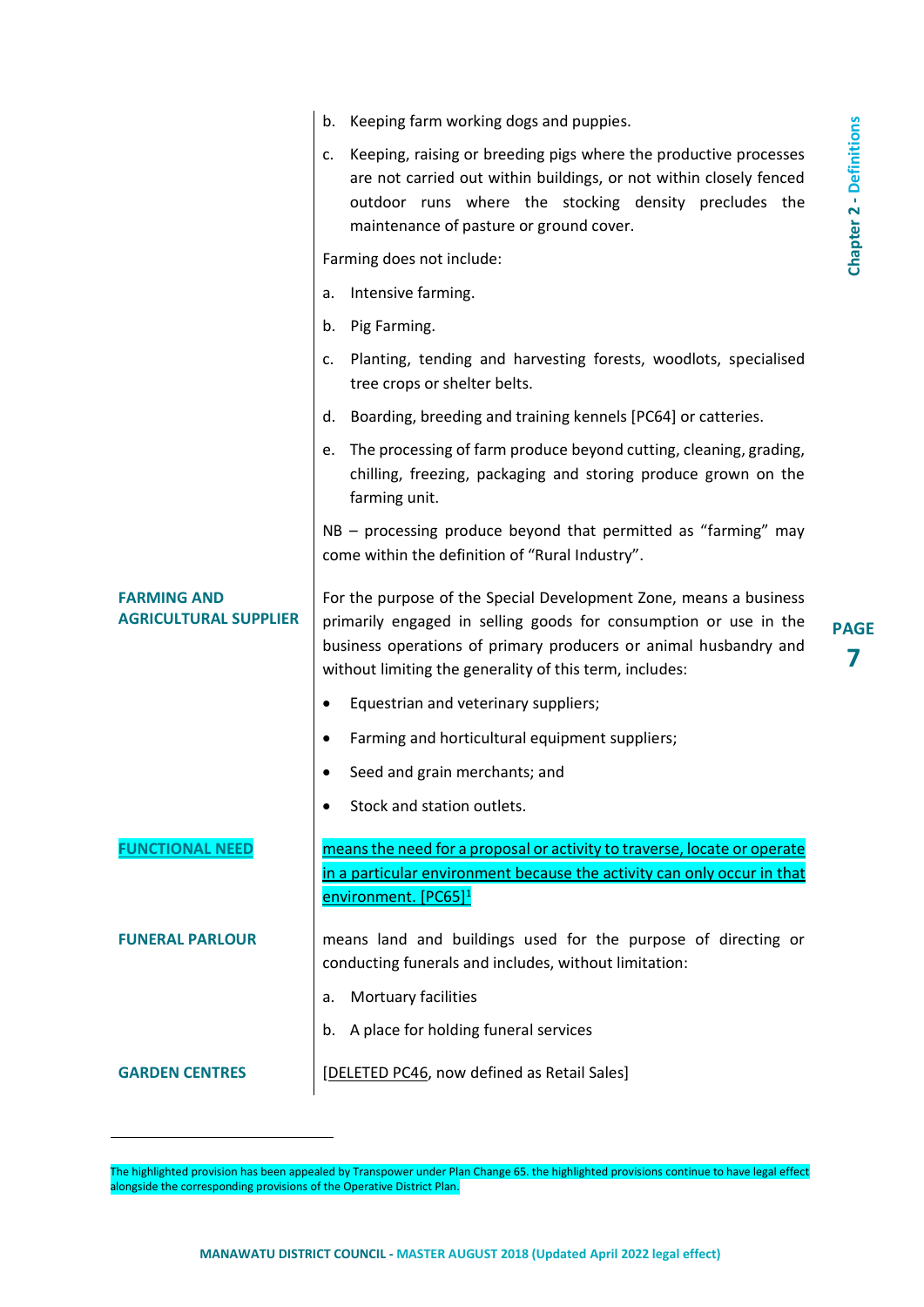| <b>Chapter 2-Definitions</b> | <b>GREENFIELDS</b>                      | means land in the Residential zone or areas within the growth precinct<br>structure plans in Appendix 9A-9C that has not previously been<br>subdivided for urban purposes.[PC45]                                                                                                                   |
|------------------------------|-----------------------------------------|----------------------------------------------------------------------------------------------------------------------------------------------------------------------------------------------------------------------------------------------------------------------------------------------------|
|                              | <b>GROSS FLOOR AREA</b>                 | means the combined total area of all internal floor space of all<br>buildings on a site and includes, without limitation:                                                                                                                                                                          |
|                              |                                         | Basement space.<br>a.                                                                                                                                                                                                                                                                              |
|                              |                                         | Elevator shafts and stairwells.<br>b.                                                                                                                                                                                                                                                              |
|                              |                                         | Floor space in interior balconies and mezzanines.<br>c.                                                                                                                                                                                                                                            |
|                              | <b>GROWTH PRECINCT</b>                  | means the area identified in the Structure Plan Growth Precinct 1-3 in<br>Appendix 9A-9C. [PC45]                                                                                                                                                                                                   |
|                              | <b>GROWTH PRECINCT 4</b>                | means the area of Feilding as shown in the Precinct 4 Structure Plan<br>Map in Appendix 8.1. [PC51]                                                                                                                                                                                                |
| <b>PAGE</b>                  | <b>HABITABLE ROOM</b>                   | A space used for activities normally associated with domestic living,<br>but excludes any bathroom, laundry, toilet, pantry, walk-in wardrobe,<br>corridor, hallway, lobby, clothes airing room or other space of a<br>specialised nature occupied neither frequently nor for extended<br>periods. |
| 8                            | <b>HARDWARE SHOP</b>                    | [DELETED PC46, now defined as Retail Sales]                                                                                                                                                                                                                                                        |
|                              | <b>HEIGHT</b>                           | in relation to any building, means the vertical distance between the<br>ground level at any point and the highest part of the building<br>immediately above that point.                                                                                                                            |
|                              |                                         | Height measurements specifically exclude:                                                                                                                                                                                                                                                          |
|                              |                                         | Antennas<br>a.                                                                                                                                                                                                                                                                                     |
|                              |                                         | Chimneys<br>b.                                                                                                                                                                                                                                                                                     |
|                              |                                         | Flagpoles<br>c.                                                                                                                                                                                                                                                                                    |
|                              |                                         | Lightning rods<br>d.                                                                                                                                                                                                                                                                               |
|                              | <b>HIGH-IMPACT</b><br><b>INDUSTRIES</b> | [DELETED PC46, now defined as Industry]                                                                                                                                                                                                                                                            |
|                              | <b>HOME OCCUPATION</b>                  | means an occupation, craft, profession or service carried out in a<br>dwelling unit or an associated accessory building, by an occupant of<br>that dwelling that meets all of the following                                                                                                        |
|                              |                                         | Is incidental and secondary to the residential use of the property<br>a.                                                                                                                                                                                                                           |
|                              |                                         | Is undertaken or operated by a member(s) of the household<br>b.<br>residing on the property where the home occupation occurs and                                                                                                                                                                   |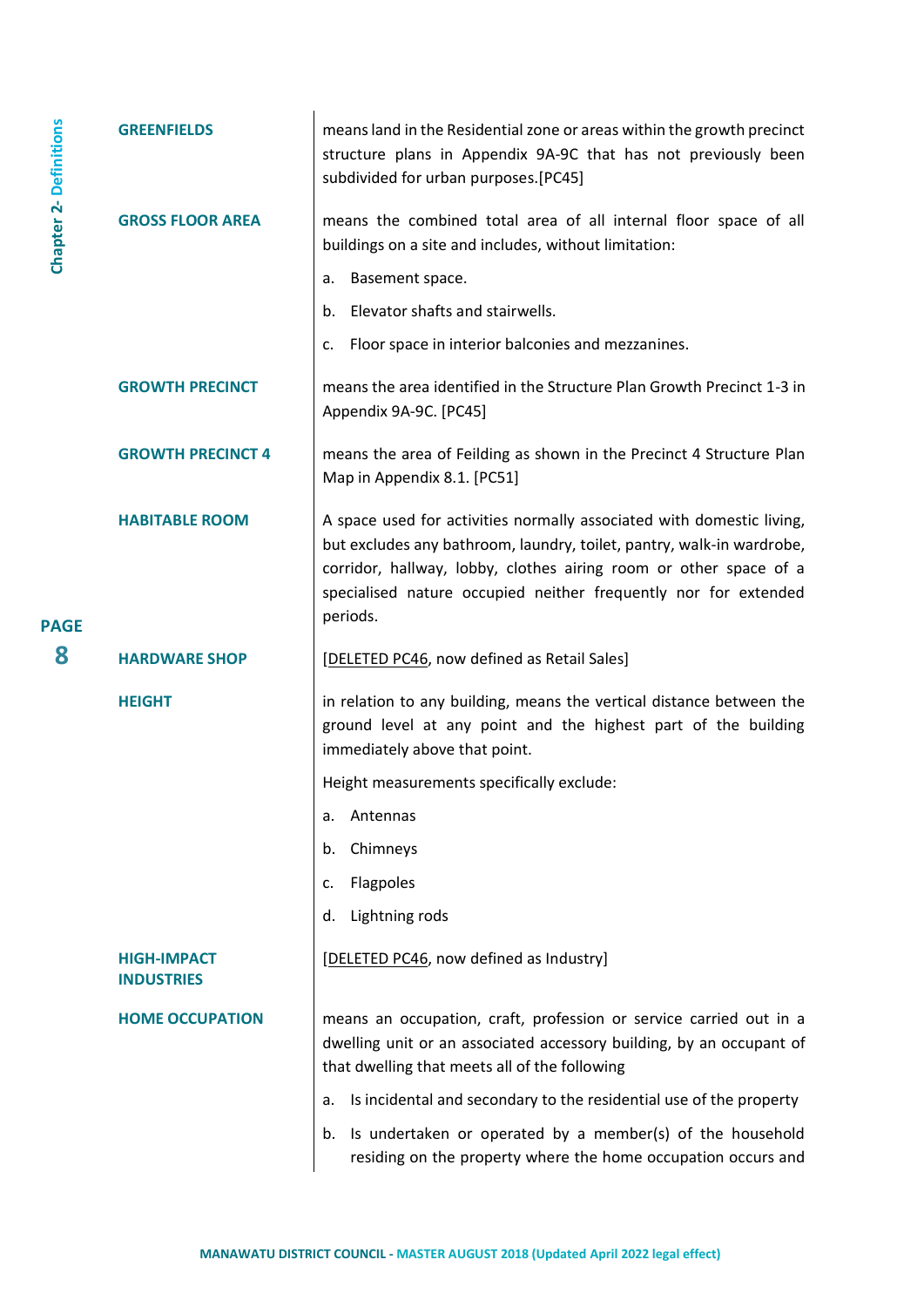|                                          | can include up to a maximum of two (2) other persons who do not<br>reside on the property                                                                                                                                                                                                                                                                                                                                                                                                                                                                                                                                                                         |
|------------------------------------------|-------------------------------------------------------------------------------------------------------------------------------------------------------------------------------------------------------------------------------------------------------------------------------------------------------------------------------------------------------------------------------------------------------------------------------------------------------------------------------------------------------------------------------------------------------------------------------------------------------------------------------------------------------------------|
|                                          | <b>Chapter 2 - Definitions</b><br>Involves no exterior storage, display or other indication of the<br>c.<br>home occupation (other than advertising sign permitted by this<br>Plan)                                                                                                                                                                                                                                                                                                                                                                                                                                                                               |
|                                          | Involves no visits, delivery or collection of goods, materials or<br>d.<br>wastes outside the hours of 7am to 8pm                                                                                                                                                                                                                                                                                                                                                                                                                                                                                                                                                 |
|                                          | Does not result in significant adverse effects including noise,<br>е.<br>odour, traffic movements                                                                                                                                                                                                                                                                                                                                                                                                                                                                                                                                                                 |
|                                          | The following activities are specifically excluded from home<br>occupation:                                                                                                                                                                                                                                                                                                                                                                                                                                                                                                                                                                                       |
|                                          | f.<br>any industry                                                                                                                                                                                                                                                                                                                                                                                                                                                                                                                                                                                                                                                |
|                                          | any light industry<br>g.                                                                                                                                                                                                                                                                                                                                                                                                                                                                                                                                                                                                                                          |
|                                          | catteries and boarding, breeding and training kennels [PC64]<br>h.                                                                                                                                                                                                                                                                                                                                                                                                                                                                                                                                                                                                |
|                                          | i.<br>motor vehicle sales and servicing                                                                                                                                                                                                                                                                                                                                                                                                                                                                                                                                                                                                                           |
|                                          | waste/recycling collection and storage.<br>j.                                                                                                                                                                                                                                                                                                                                                                                                                                                                                                                                                                                                                     |
| <b>HOME OCCUPATION</b>                   | means, within Growth Precinct 4, an occupation, business, trade, craft<br><b>PAGE</b><br>or profession performed entirely within a dwelling or accessory<br>building by a member of the household residing permanently on the<br>9<br>property which occupation, business, trade, craft or profession is a<br>secondary and lesser use of the property after the primary residential<br>activities. Home occupation does not include any activity involving<br>panel beating, spray painting, motor vehicle repair, heavy trade<br>vehicles, manufacturing, industrial, light industrial, or the boarding,<br>breeding or training of dogs, and catteries. [PC51] |
| <b>HOMES FOR THE AGED</b>                | [DELETED PC46, now defined as Assisted Living Accommodation]                                                                                                                                                                                                                                                                                                                                                                                                                                                                                                                                                                                                      |
| <b>HOUSING FOR THE</b><br><b>ELDERLY</b> | [DELETED PC46, now defined as Assisted Living Accommodation]                                                                                                                                                                                                                                                                                                                                                                                                                                                                                                                                                                                                      |
| <b>INDIGENOUS FOREST</b>                 | includes any area of vegetation which has an actual or emerging<br>dominance of naturally-occurring indigenous tree species which attain<br>a diameter at breast height of at least 30 centimetres.                                                                                                                                                                                                                                                                                                                                                                                                                                                               |
| <b>INDIGENOUS</b><br><b>VEGETATION</b>   | means any naturally occurring association of indigenous plant species,<br>and includes indigenous forest.                                                                                                                                                                                                                                                                                                                                                                                                                                                                                                                                                         |
| <b>INDUSTRY</b>                          | means the use of land or buildings for the purpose of manufacturing,<br>fabricating, processing, repair, packaging,<br>collection,<br>storage,                                                                                                                                                                                                                                                                                                                                                                                                                                                                                                                    |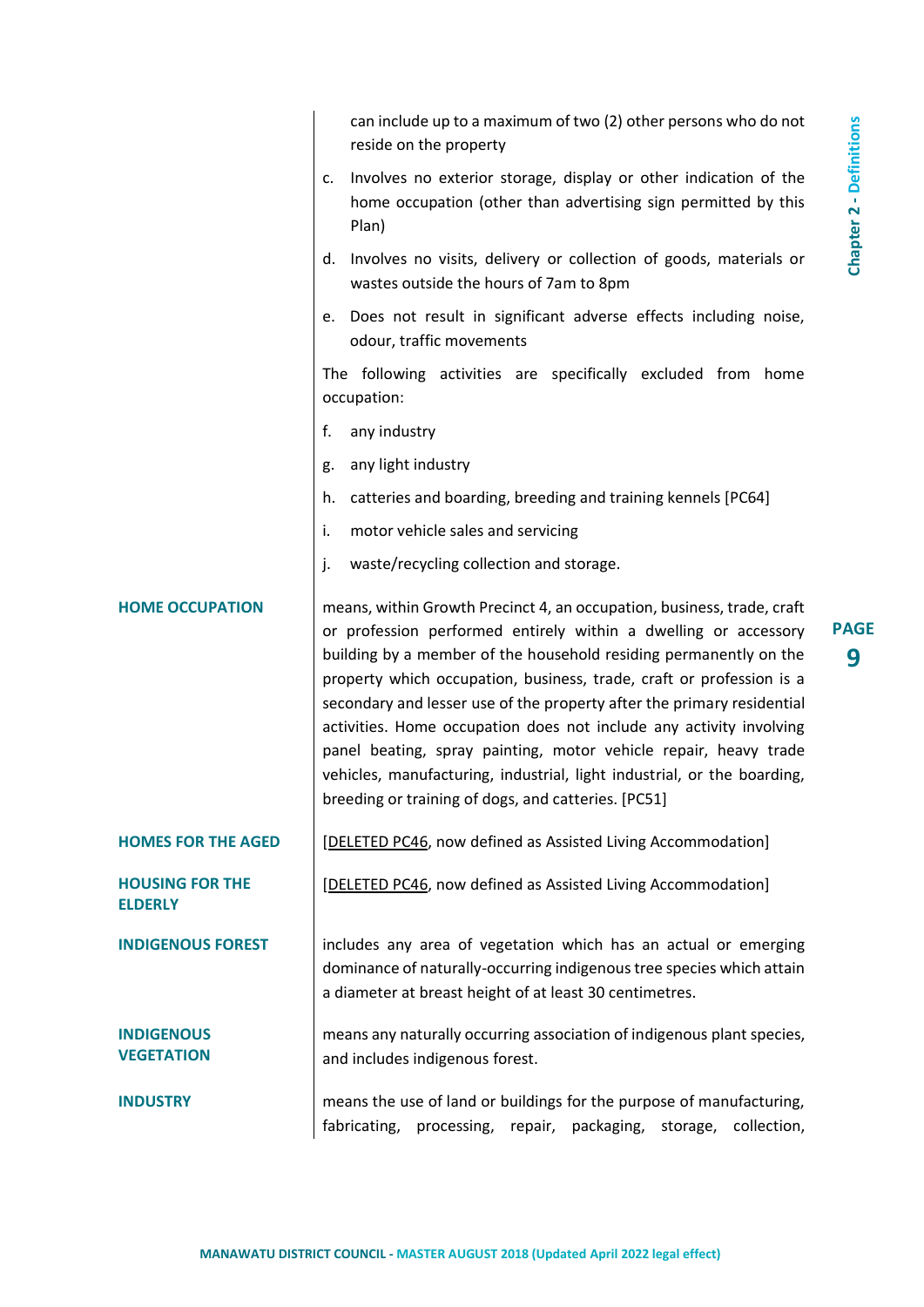| <b>Chapter 2- Definitions</b><br><b>PAGE</b> |                                                                        | distribution including the wholesale or retail sale of goods<br>manufactured or processed onsite and includes, without limitation:<br>Animal and animal-product processing<br>а.<br>Abrasive blasting<br>b.<br>Cool stores and pack houses<br>c.<br><b>Engineering works</b><br>d.<br>Fibre-glassing<br>e.<br>f.<br>Firewood processing and storage<br>Grain drying and processing<br>g.<br>Landscaping storage and supplies<br>h.<br>Panel beating and spray painting<br>i.<br>Timber processing and treatment<br>j.<br>Transport depots<br>k.<br>Vehicle wrecking and scrap yards<br>Ι.<br>m. Waste material collection, processing and disposal including<br>refuse transfer stations and recycling depot/resource recovery<br>centre activities (excluding the day-to-day removal of refuse, by |
|----------------------------------------------|------------------------------------------------------------------------|-----------------------------------------------------------------------------------------------------------------------------------------------------------------------------------------------------------------------------------------------------------------------------------------------------------------------------------------------------------------------------------------------------------------------------------------------------------------------------------------------------------------------------------------------------------------------------------------------------------------------------------------------------------------------------------------------------------------------------------------------------------------------------------------------------|
| <b>10</b>                                    | <b>INFILL</b>                                                          | Council or an authorised contracting agency) [PC52]<br>means the subdivision of land previously subdivided for urban<br>purposes.                                                                                                                                                                                                                                                                                                                                                                                                                                                                                                                                                                                                                                                                   |
|                                              | INFRASTRUCTURE OF<br><b>REGIONAL AND</b><br><b>NATIONAL IMPORTANCE</b> | in relation to network utilities, has the same meaning as the<br>infrastructure of regional and national importance listed in Policy 3-1<br>of the Manawatū-Wanganui Regional Council One Plan. [PC55]                                                                                                                                                                                                                                                                                                                                                                                                                                                                                                                                                                                              |
|                                              | <b>INTENSIVE FARMING</b>                                               | means the breeding or rearing of animals (including birds) where the<br>productive processes are carried out year-round within buildings, or<br>within closely fenced outdoor runs where the stocking density<br>precludes the maintenance of pasture or ground cover. Intensive<br>farming includes mushroom farming but does not include catteries,<br>pig farming, boarding, breeding and training kennels [PC64] or<br>aviaries.                                                                                                                                                                                                                                                                                                                                                                |
|                                              | <b>KENNELS</b>                                                         | [DELETED PC64, now defined as Boarding, Breeding and Training<br>Kennels]                                                                                                                                                                                                                                                                                                                                                                                                                                                                                                                                                                                                                                                                                                                           |
|                                              | <b>LANDFILL</b>                                                        | means a site used for disposal of solid waste onto land, and includes<br>all ancillary activities associated with the operation of a landfill.                                                                                                                                                                                                                                                                                                                                                                                                                                                                                                                                                                                                                                                      |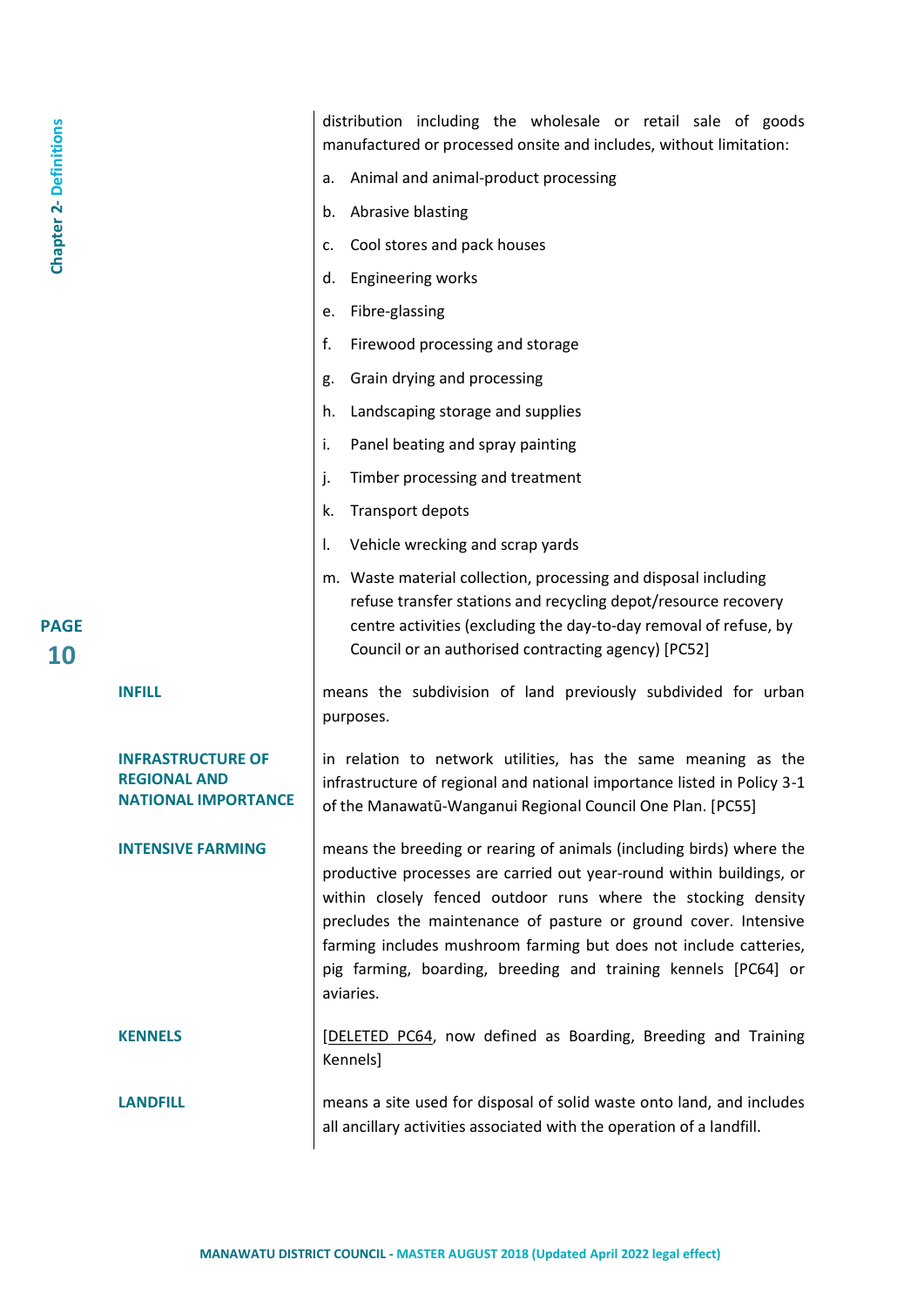| <b>LANDSCAPE STRIP</b>                  | means in relation to the Industrial Zone, a strip of land to be planted<br>in accordance with Appendix 16.1 to improve visual amenity of the<br>surrounding area rather than to screen activities on the subject site<br>from view beyond the site. [PC52]                                                                                                                                                                                                           |                                |
|-----------------------------------------|----------------------------------------------------------------------------------------------------------------------------------------------------------------------------------------------------------------------------------------------------------------------------------------------------------------------------------------------------------------------------------------------------------------------------------------------------------------------|--------------------------------|
| <b>LARGE FORMAT RETAIL</b>              | means retail activity with a gross floor area of greater than 2000m <sup>2</sup> .                                                                                                                                                                                                                                                                                                                                                                                   | <b>Chapter 2 - Definitions</b> |
| <b>LATERAL SPREAD</b><br><b>OVERLAY</b> | means an area identified on the District Planning Maps, for which<br>planning controls are applied to ensure foundations for new<br>development can tolerate deflections imposed by liquefaction-<br>induced ground subsidence. Sites within the Overlay were identified<br>in the Feilding Liquefaction Study, 2013, as being moderately<br>susceptible to liquefaction. The risks of liquefaction identified in that<br>report do not preclude development. [PC52] |                                |
| <b>LEGAL COVENANT</b>                   | means a covenant with Council under the Reserves Act 1977, an Open<br>Space covenant with the QEII National Trust, or a covenant with the<br>Department of Conservation under the Conservation Act 1987.                                                                                                                                                                                                                                                             |                                |
| <b>LIGHT INDUSTRY</b>                   | means the use of land or buildings for small-scale local industries<br>including, without limitation:                                                                                                                                                                                                                                                                                                                                                                |                                |
|                                         | Cabinet making, furniture manufacture and restoration and<br>a.<br>upholstering                                                                                                                                                                                                                                                                                                                                                                                      | <b>PAGE</b><br>11              |
|                                         | Depots for trades people such as painters, plumbers, builders,<br>b.<br>glaziers or electricians                                                                                                                                                                                                                                                                                                                                                                     |                                |
|                                         | Hire of vehicles and general equipment<br>c.                                                                                                                                                                                                                                                                                                                                                                                                                         |                                |
|                                         | Printing and packaging<br>d.                                                                                                                                                                                                                                                                                                                                                                                                                                         |                                |
|                                         | Relocated building storage and repair yards<br>е.                                                                                                                                                                                                                                                                                                                                                                                                                    |                                |
|                                         | Storage and warehousing.<br>f.                                                                                                                                                                                                                                                                                                                                                                                                                                       |                                |
| <b>LIVING COURT</b>                     | means a landscaped and planted area which is required by this Plan to<br>be unoccupied and unobstructed from the ground upwards, and which<br>is adjacent to the main living area of the dwelling unit.                                                                                                                                                                                                                                                              |                                |
|                                         | Structures which will enhance the use and enjoyment of the court and<br>special modifications to houses to suit the needs of those with<br>disabilities (e.g. ramps) will be permitted.                                                                                                                                                                                                                                                                              |                                |
| <b>LOCAL ROAD</b>                       | means roads that provide access and connectivity within a local area.<br>Local roads in urban areas typically carry up to 3,000 vehicles per day,<br>have low vehicle speeds, have two lanes and provide for on-street<br>parking, property access and pedestrian needs. Local roads in rural<br>areas typically carry less than 1,000 vehicles per day. [PC55]                                                                                                      |                                |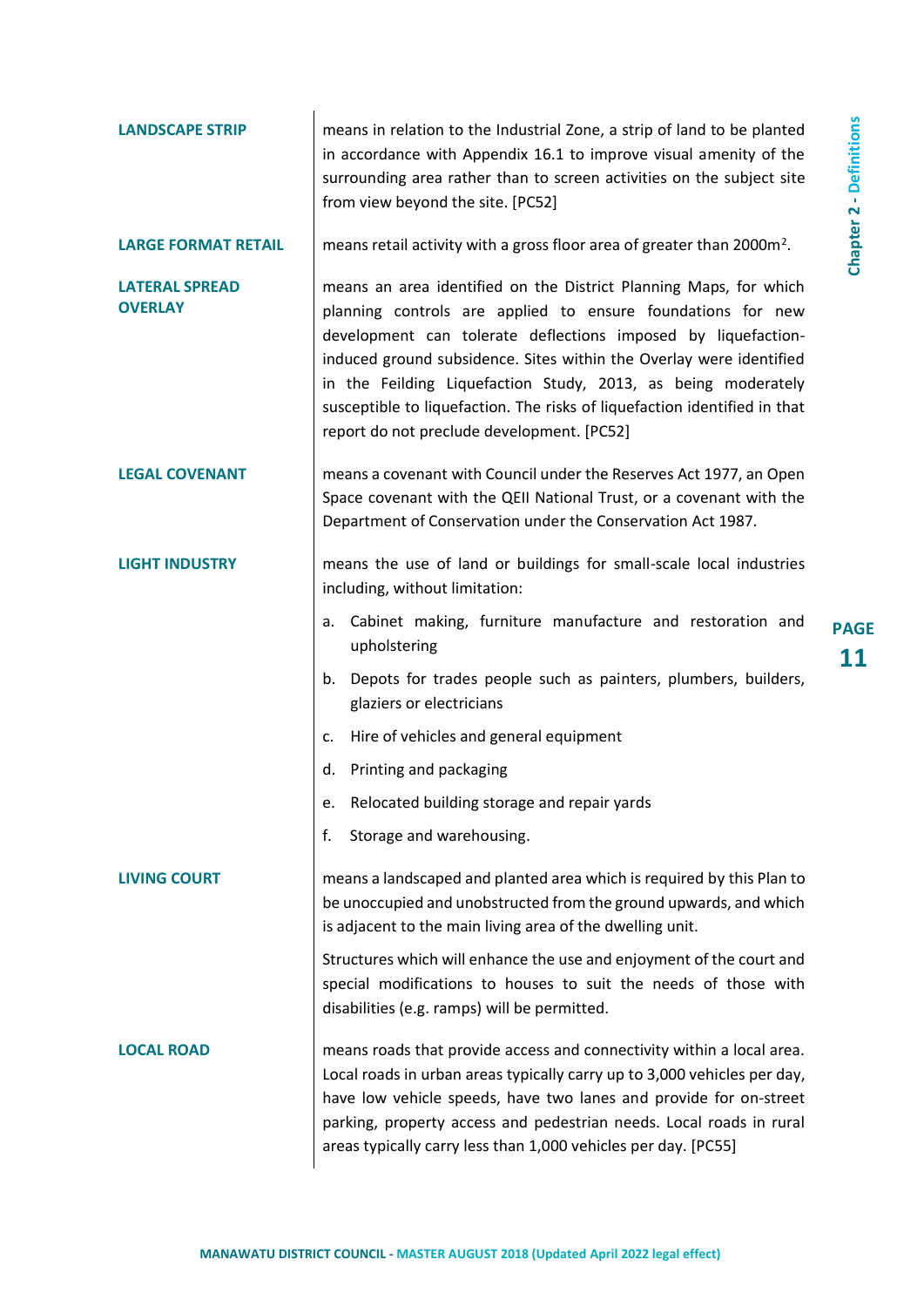| <b>Chapter 2- Definitions</b> | <b>LUNCHBARS AND DAIRIES</b>                  | for the purposes of the Industrial Zone, means any food outlet which<br>is intended to provide for the day to day needs of workers in the<br>surrounding Industrial Zone. Such facilities may be retail activities,<br>secondary to the principal use of the site for industrial activities, or<br>exist in their own right but must not exceed 100m <sup>2</sup> gross floor area.<br>[PC55]                                                                                                                                                                                                                                                                                                    |
|-------------------------------|-----------------------------------------------|--------------------------------------------------------------------------------------------------------------------------------------------------------------------------------------------------------------------------------------------------------------------------------------------------------------------------------------------------------------------------------------------------------------------------------------------------------------------------------------------------------------------------------------------------------------------------------------------------------------------------------------------------------------------------------------------------|
|                               | <b>MAIN LIVING AREA</b>                       | means either a living room, dining room or rumpus room.                                                                                                                                                                                                                                                                                                                                                                                                                                                                                                                                                                                                                                          |
|                               | <b>MAINTENANCE AND</b><br><b>MINOR REPAIR</b> | in relation to significant historic built heritage, means the repair of<br>materials by patching, piecing in, splicing and consolidating existing<br>materials. It includes replacement of minor components such as<br>individual bricks, cut-stone, timber sections, tiles and slates where<br>these have been damaged beyond reasonable repair or are missing.                                                                                                                                                                                                                                                                                                                                 |
|                               |                                               | Original replacement material should be sourced where possible<br>otherwise, the replacement must be of the same or similar material,<br>colour, texture, form and design as the original it replaces. The number<br>of components replaced must be substantially less than existing.                                                                                                                                                                                                                                                                                                                                                                                                            |
| <b>PAGE</b><br>12             | <b>MAJOR ARTERIAL ROAD</b>                    | means roads of strategic importance to the Region. They provide<br>interconnections between areas within the District and distribute<br>traffic from major intercity links. Access is generally at grade but may<br>be limited. Urban traffic volumes are typically greater than 20,000<br>vehicles per day and rural 5,000 vehicles per day with a significant<br>number of heavy vehicles. Typical urban operating speeds are 50 to<br>70km/h and rural 80 to 100km/h. Major Arterial Routes are State<br>Highways 54, 56, Milson Line, Saddle Road and Camerons Line. Refer<br>to Appendix 3B.1 for those roads that are identified in the District as<br>being a Major Arterial Road. [PC55] |
|                               | <b>MAORI LAND</b>                             | has the meaning set out in the Te Ture Whenua Act 1993.                                                                                                                                                                                                                                                                                                                                                                                                                                                                                                                                                                                                                                          |
|                               | <b>MAST</b>                                   | means any pole, tower, or similar structure designed to carry antennas<br>to facilitate radiocommunication and/or telecommunication. It<br>excludes equipment attached to any mast to conduct lightning.                                                                                                                                                                                                                                                                                                                                                                                                                                                                                         |
|                               | <b>MILITARY EXERCISES</b>                     | for the purposes of the Manfeild Park Zone, means military training<br>activities which are temporary in nature and are restricted to<br>orienteering exercises, communications training, tactical exercises,<br>escape and evasion exercises which are undertaken by the New<br>Zealand Defence Forces provided that these activities do not involve<br>the discharge of explosives, guns or other weapons or the use of<br>explosive simulators.                                                                                                                                                                                                                                               |
|                               | <b>MILKING SHED</b>                           | means buildings used in the process of collecting milk from animals.                                                                                                                                                                                                                                                                                                                                                                                                                                                                                                                                                                                                                             |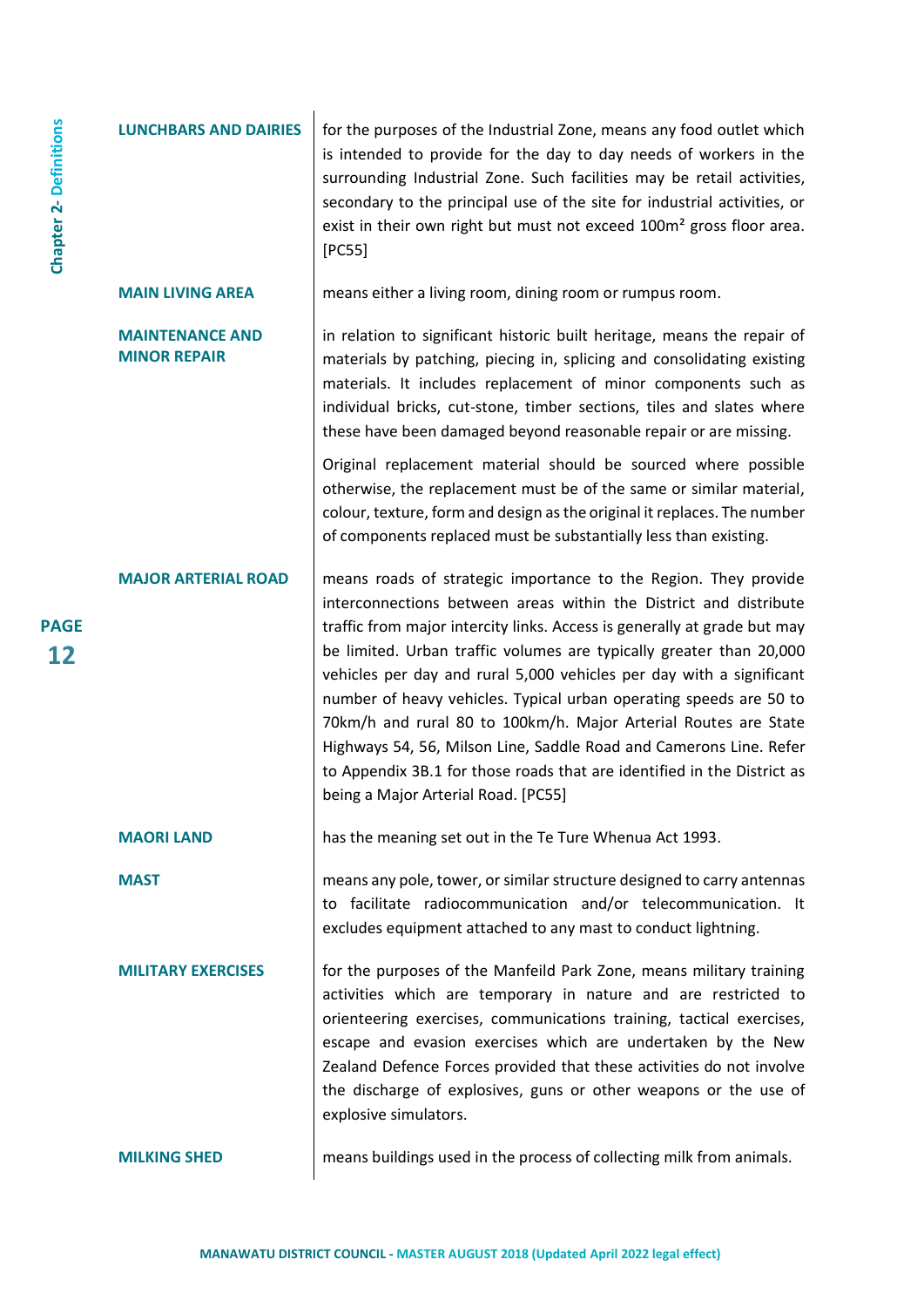| <b>NOR ARTERIAL ROAD</b> | means roads that provide access between Collector and Major Arterial<br>Roads. These roads have a dominant through vehicular movement and<br>carry the major public transport routes. Access to property may be<br>restricted and rear servicing facilities may be required. Urban traffic<br>volumes are typically 8,000 to 20,000 vehicles per day and rural from<br>1,000 to 5,000 vehicles per day with a higher proportion of heave<br>vehicles. Typical urban operating speeds are 40 to 60km/h and rural<br>80 to 100 km/h. Minor arterial roads include Rongotea-Longburn Road<br>to the north of Kairanga-Bunnythorpe Road, Green Road, and the<br>Cheltenham-Managaweka routes. Refer to Appendix 3B.1 for those<br>roads that are identified in the District as being a Minor Arterial Road.<br>[PC55] |
|--------------------------|-------------------------------------------------------------------------------------------------------------------------------------------------------------------------------------------------------------------------------------------------------------------------------------------------------------------------------------------------------------------------------------------------------------------------------------------------------------------------------------------------------------------------------------------------------------------------------------------------------------------------------------------------------------------------------------------------------------------------------------------------------------------------------------------------------------------|
| <b>MINOR UPGRADING</b>   | in relation to network utilities means increasing the carrying capacity<br>or efficiency of an existing utility while the effects of that utility remain<br>the same or similar in character, intensity and scale. Minor upgrading<br>shall not include an increase in the voltage of an electricity line unless<br>the line was originally constructed to operate at the higher voltage but<br>has been operating at a reduced voltage. Examples of minor upgrading<br>may include:                                                                                                                                                                                                                                                                                                                              |
|                          | conductors<br>electricity<br>Adding<br>circuits<br>and<br>to<br>and<br>a.<br>telecommunication lines.                                                                                                                                                                                                                                                                                                                                                                                                                                                                                                                                                                                                                                                                                                             |
|                          | Reconductoring lines with higher capacity conductors.<br>b.                                                                                                                                                                                                                                                                                                                                                                                                                                                                                                                                                                                                                                                                                                                                                       |
|                          | Resagging conductors.<br>c.                                                                                                                                                                                                                                                                                                                                                                                                                                                                                                                                                                                                                                                                                                                                                                                       |
|                          | Bonding of conductors<br>d.                                                                                                                                                                                                                                                                                                                                                                                                                                                                                                                                                                                                                                                                                                                                                                                       |
|                          | e. Adding longer or more efficient insulators.                                                                                                                                                                                                                                                                                                                                                                                                                                                                                                                                                                                                                                                                                                                                                                    |
|                          | Adding earthwires to electricity lines, which may contain<br>telecommunication lines, earthpeaks and lightning rods.                                                                                                                                                                                                                                                                                                                                                                                                                                                                                                                                                                                                                                                                                              |
|                          | Adding electrical or telecommunication fittings.<br>g.                                                                                                                                                                                                                                                                                                                                                                                                                                                                                                                                                                                                                                                                                                                                                            |
|                          | Replacement of cross arms with cross arms of an alternative<br>h.<br>design.                                                                                                                                                                                                                                                                                                                                                                                                                                                                                                                                                                                                                                                                                                                                      |
|                          | Relocation and replacement of support structures, such as poles<br>i.<br>supporting electricity and telecommunication lines up to 3m from<br>the original location and in case of the National Grid, relocation<br>and replacement of support structures up to 5m.                                                                                                                                                                                                                                                                                                                                                                                                                                                                                                                                                |
|                          | An increase in support structure height required to achieve<br>j.<br>compliance with NZECP34-2001.                                                                                                                                                                                                                                                                                                                                                                                                                                                                                                                                                                                                                                                                                                                |
|                          | In the case of the National Grid and electricity distribution lines,<br>k.<br>an increase by not more than 15% of the base height of the                                                                                                                                                                                                                                                                                                                                                                                                                                                                                                                                                                                                                                                                          |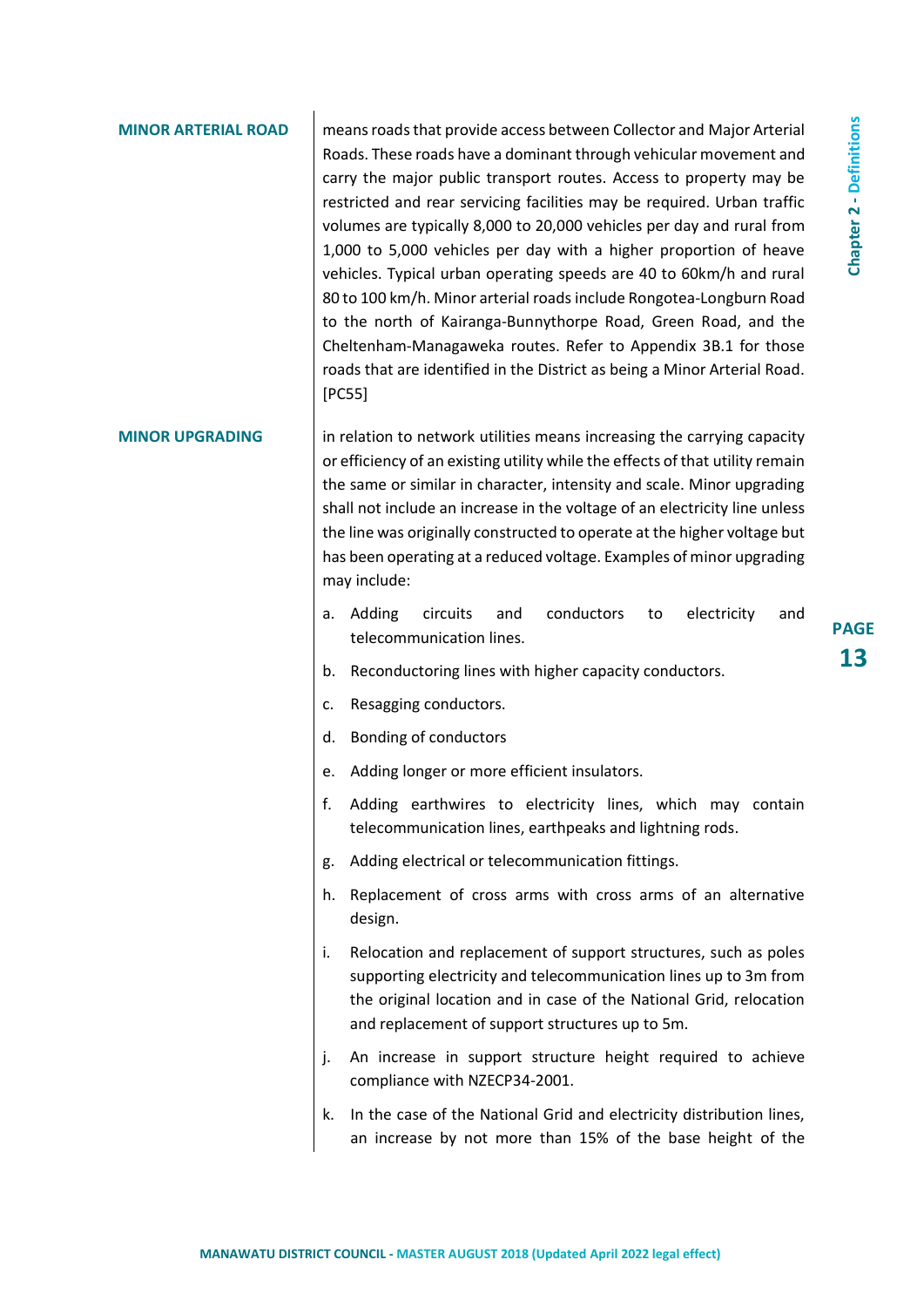|                                                     | support structure where the base height is defined as the height<br>of the structure established as at January 2010. [PC55]                                                                                    |
|-----------------------------------------------------|----------------------------------------------------------------------------------------------------------------------------------------------------------------------------------------------------------------|
| <b>MOTOR CARAVAN SITES</b>                          | means the parking of up to two self-contained motor caravans<br>/campervans/caravans for a period of up to two days.                                                                                           |
| <b>MOTOR SPORT</b><br><b>ACTIVITIES</b>             | Means an event involving an automobile or motorbike which has a<br>competitive nature or is given a competitive nature by the publication<br>of results and includes:                                          |
|                                                     | A race including any practice session<br>a.                                                                                                                                                                    |
|                                                     | b. A rally                                                                                                                                                                                                     |
|                                                     | A club sport event<br>c.                                                                                                                                                                                       |
|                                                     | A trial (navigational, sporting or regularity)<br>d.                                                                                                                                                           |
|                                                     | A sprint<br>е.                                                                                                                                                                                                 |
|                                                     | f.<br>A rally cross, which is a motor sport for cars run on an approved<br>circuit at least 800 metres long, of which one quarter and not more<br>than one half of the track must be sealed                    |
|                                                     | A rally sprint<br>g.                                                                                                                                                                                           |
|                                                     | A motorkhana, which is a motorsport event for cars that is a test<br>h.<br>primarily of driver skill (rather than outright speed) in which<br>competitors negotiate a precise course defined by flags or cones |
|                                                     | i.<br>A record attempt                                                                                                                                                                                         |
|                                                     | j.<br>An economy run or                                                                                                                                                                                        |
|                                                     | k.<br>An autocross, which is a motorsport event for cars on a marked<br>out course on an unsealed or sealed surface.                                                                                           |
| <b>MOTOR VEHICLE</b>                                | has the same meaning as defined in the Land Transport Act (1998).                                                                                                                                              |
| <b>MOTOR VEHICLE SALES</b>                          | means any of the following:                                                                                                                                                                                    |
| <b>AND SERVICING</b>                                | The sale, servicing, hire or lease of caravans, farm vehicles, farm<br>a.<br>machinery, motor vehicles, trailers, or trailer boats                                                                             |
|                                                     | The sale of spare parts for caravans, farm vehicles, farm<br>b.<br>machinery, motor vehicles, trailers, or trailer boats                                                                                       |
| <b>MULTI-UNIT RESIDENTIAL</b><br><b>DEVELOPMENT</b> | means two or more self-contained dwelling units that are located on<br>one site. A multi-unit residential development includes but is not<br>limited to apartment buildings and terrace housing. [PC51]        |
| <b>NATIONAL GRID</b>                                | means the assets used or owned by Transpower NZ Limited. [PC45]                                                                                                                                                |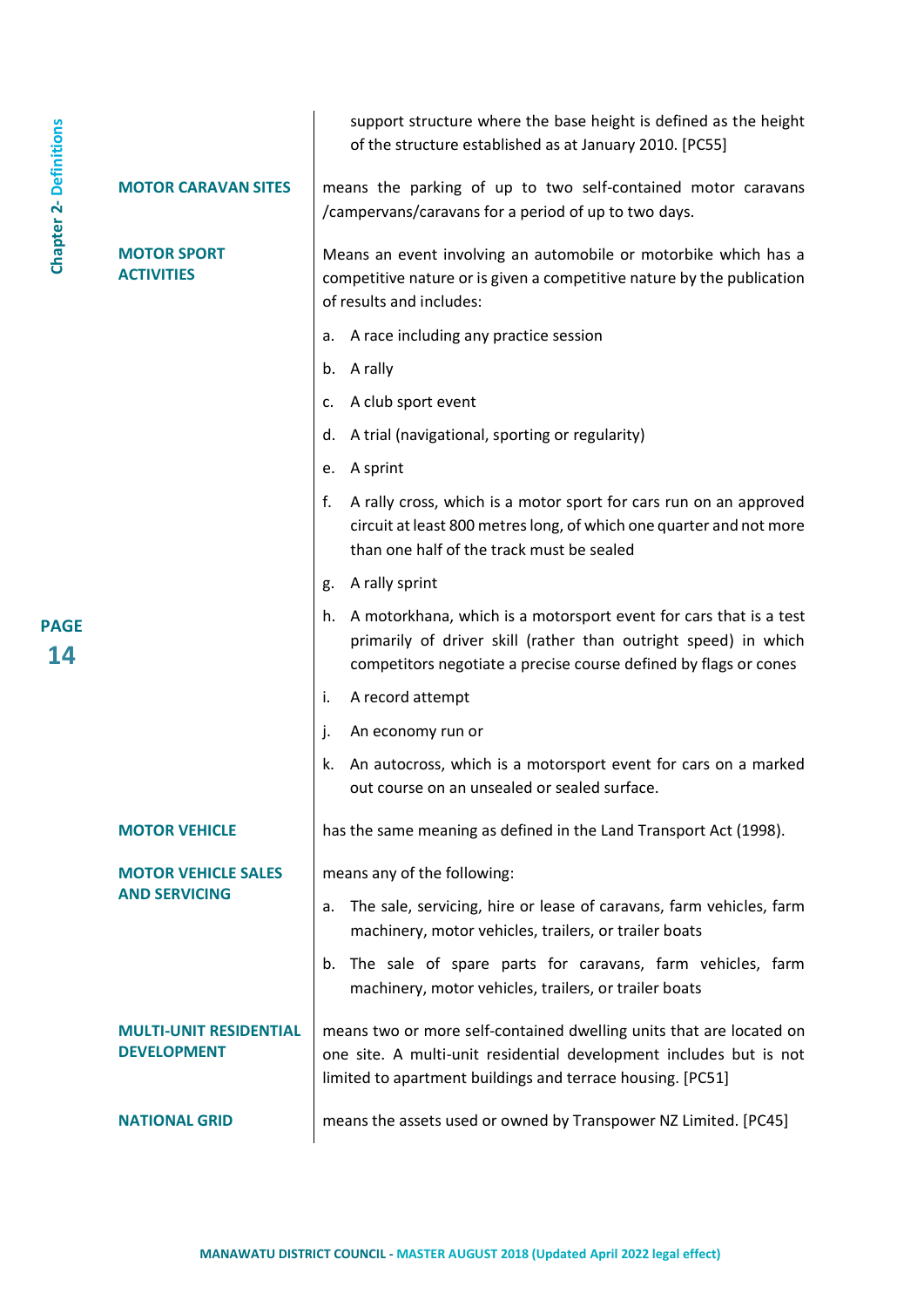| NATIONAL GRID<br><b>CORRIDOR</b>                | means the area measured either side of the centreline of above<br>ground National Grid lines (see definition of National Grid Yard) as<br>follows:                                                                                 | <b>Chapter 2 - Definitions</b> |
|-------------------------------------------------|------------------------------------------------------------------------------------------------------------------------------------------------------------------------------------------------------------------------------------|--------------------------------|
|                                                 | 14m for 110kv lines on single poles<br>a.                                                                                                                                                                                          |                                |
|                                                 | 32m for 110kv lines on towers<br>b.                                                                                                                                                                                                |                                |
|                                                 | 37m for 220kv lines on towers<br>$\mathsf{C}$ .                                                                                                                                                                                    |                                |
|                                                 | Note: the National Grid Corridor and Yard setbacks do not apply to<br>underground cables or any transmission lines (or sections of lines) that<br>are designated. [PC55]                                                           |                                |
| <b>NATIONAL GRID YARD</b>                       | means:                                                                                                                                                                                                                             |                                |
|                                                 | The area located 12m in any direction from the outer edge of a<br>a.<br>National Grid support structure; and                                                                                                                       |                                |
|                                                 | The area located 10m either side of the centreline of an overhead<br>b.<br>110kv National Grid line on single poles; or                                                                                                            |                                |
|                                                 | The area located 12m either side of the centreline of any overhead<br>c.<br>National Grid line on towers. [PC55]                                                                                                                   |                                |
|                                                 | Corridor<br>1.2m<br>12m<br>A12m<br>1.2m<br>12m<br>16m<br>12m<br>Not to scale<br><b>LEGEND</b><br>Centreline Single Pole<br>Tower<br>Pi Pole                                                                                        | <b>PAGE</b><br>15              |
| <b>NATURAL AND PHYSICAL</b><br><b>RESOURCES</b> | are defined in Section 2 of the Act.                                                                                                                                                                                               |                                |
| <b>NATURAL AREA</b>                             | means any wetland, lake or river and its margin, any area of indigenous<br>vegetation, or any other outstanding natural feature.                                                                                                   |                                |
| <b>NET SITE AREA</b>                            | means the total area of the site, less any area of the site used as an<br>entrance strip.                                                                                                                                          |                                |
| <b>NETWORK UTILITY</b>                          | Means an activity or operation of a network utility operator (as<br>defined under section 166 of the Resource Management Act) and also<br>includes those facilities which provide an essential service to the<br>public including: |                                |
|                                                 | telecommunications,<br>а.                                                                                                                                                                                                          |                                |
|                                                 | radiocommunications,<br>b.                                                                                                                                                                                                         |                                |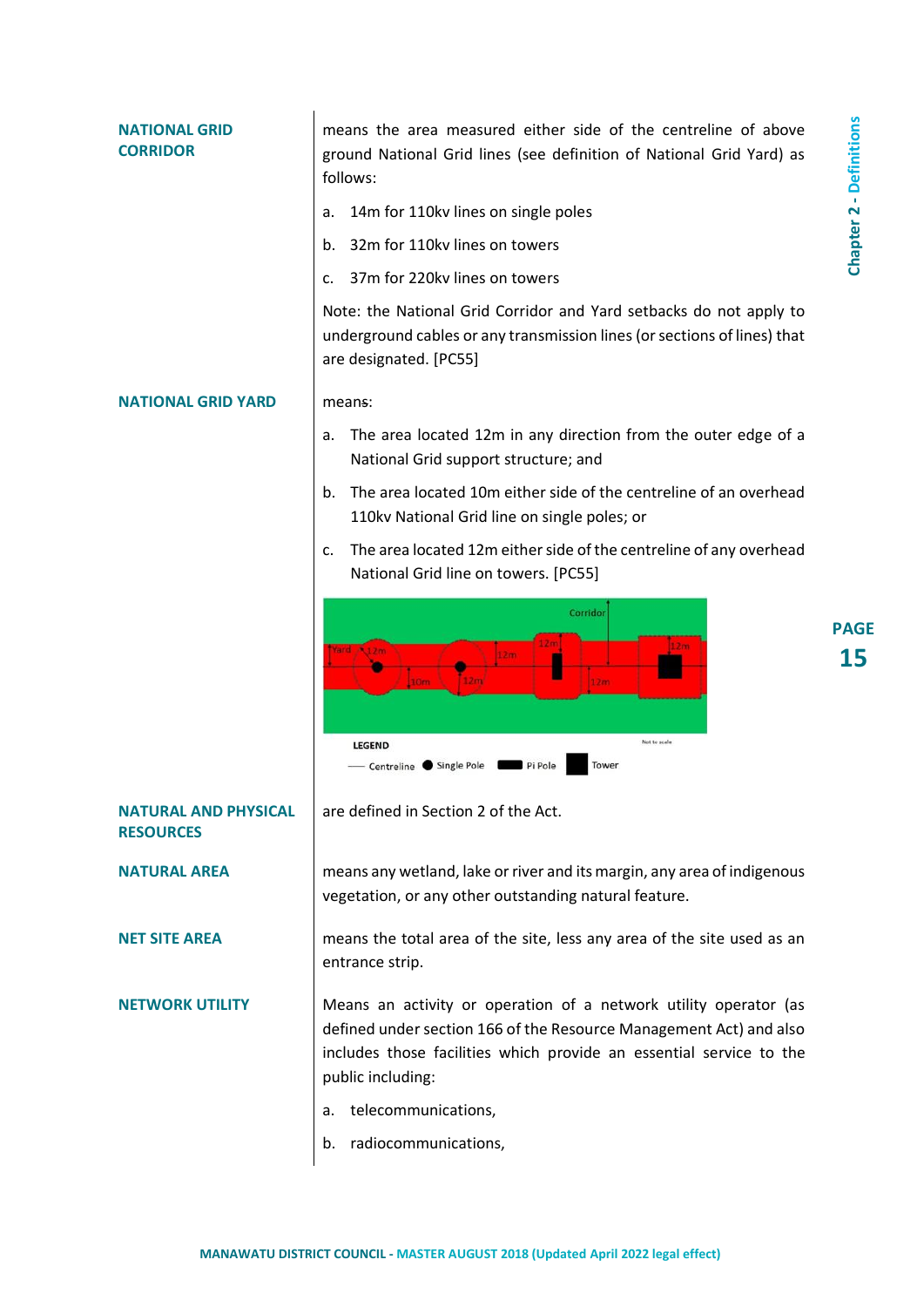|                              |                   | transformation, transmission or distribution of electricity,<br>c.                                                                                                  |
|------------------------------|-------------------|---------------------------------------------------------------------------------------------------------------------------------------------------------------------|
|                              |                   |                                                                                                                                                                     |
| <b>Chapter 2-Definitions</b> |                   | distribution or transmission or pipeline of gas or petroleum,<br>d.                                                                                                 |
|                              |                   | water supply (including treatment),<br>e.                                                                                                                           |
|                              |                   | f.<br>sewerage reticulation,                                                                                                                                        |
|                              |                   | sewage treatment and disposal,<br>g.                                                                                                                                |
|                              |                   | drainage and stormwater control or irrigation systems,<br>h.                                                                                                        |
|                              |                   | roads,<br>i.                                                                                                                                                        |
|                              |                   | j.<br>railway,                                                                                                                                                      |
|                              |                   | fire stations,<br>k.                                                                                                                                                |
|                              |                   | airports,<br>I.                                                                                                                                                     |
|                              |                   | m. navigational aids,                                                                                                                                               |
|                              |                   | meteorological facilities,<br>n.                                                                                                                                    |
|                              |                   | solid waste facilities, and<br>о.                                                                                                                                   |
|                              |                   | RNZAF Base Ohakea. [PC55]<br>p.                                                                                                                                     |
|                              |                   |                                                                                                                                                                     |
| <b>PAGE</b><br><b>16</b>     | <b>NODAL AREA</b> | means any land within the Feilding, Rangiwahia or Hiwinui subdivision<br>nodes identified in Appendix 5A and any land within 1km of any of the<br>following places: |
|                              |                   | Colyton School.<br>a.                                                                                                                                               |
|                              |                   | Taikorea Hall.<br>b.                                                                                                                                                |
|                              |                   | Glen Oroua School.<br>c.                                                                                                                                            |
|                              |                   |                                                                                                                                                                     |
|                              |                   | Apiti Village Zone boundary.<br>d.                                                                                                                                  |
|                              |                   | Utuwai School.<br>e.                                                                                                                                                |
|                              |                   | f.                                                                                                                                                                  |
|                              |                   | Pohangina Hall.                                                                                                                                                     |
|                              |                   | Rongotea Village Zone boundary.<br>g.                                                                                                                               |
|                              |                   | Bunnythorpe Village Zone boundary.<br>h.                                                                                                                            |
|                              |                   | i.<br>Cheltenham Village Zone boundary.                                                                                                                             |
|                              |                   | j.<br>Sanson Village Zone boundary.                                                                                                                                 |
|                              |                   | Kimbolton Village Zone boundary.<br>k.                                                                                                                              |
|                              |                   | Halcombe Village Zone boundary.<br>Ι.                                                                                                                               |
|                              |                   | m. Waituna West School.                                                                                                                                             |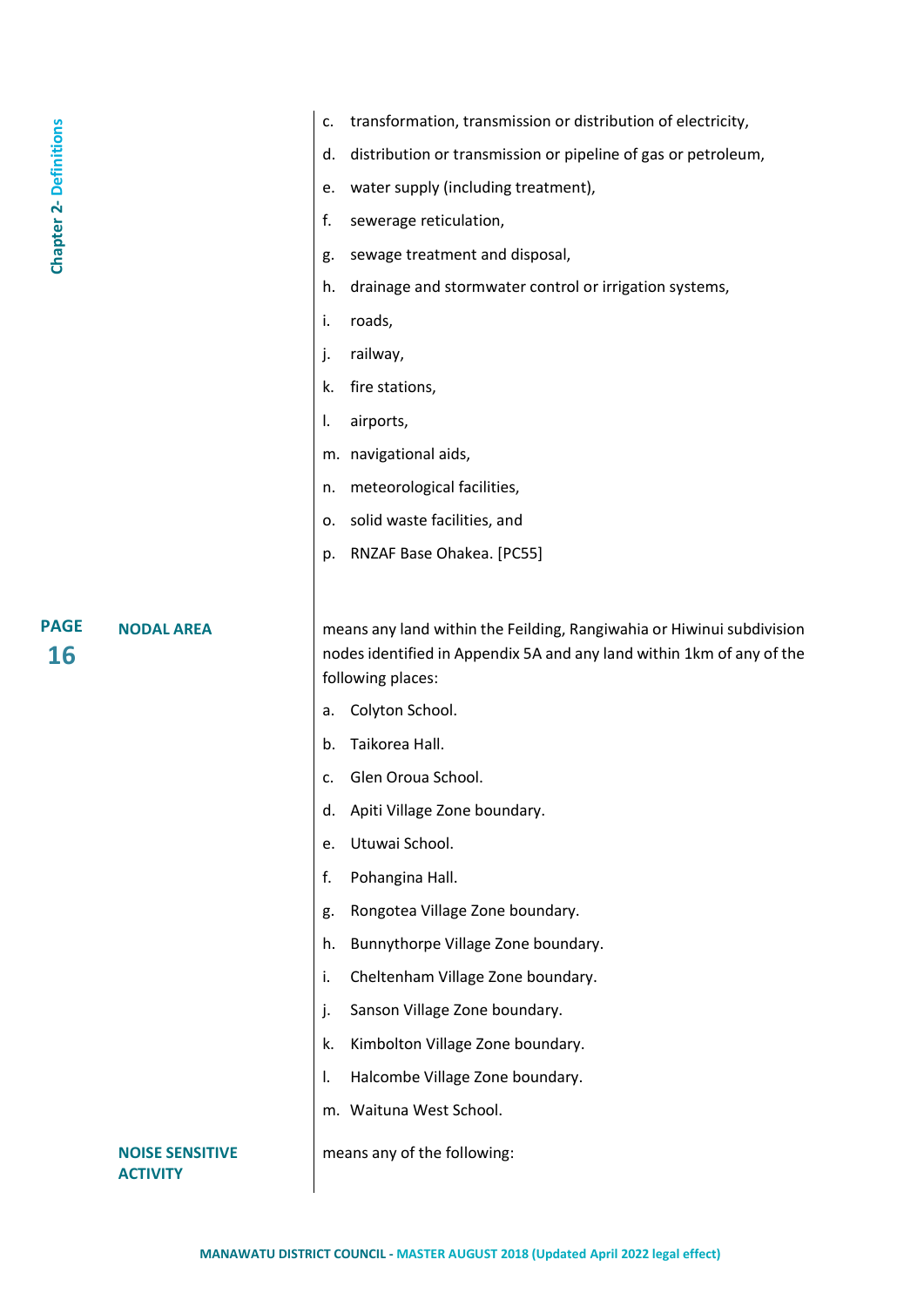

- b. Community facilities
- c. Dwelling and other residential activities
- d. Education facilities
- e. Visitor Accommodation
- f. Hospitals. [PC55]

are defined in Section 2 of the Act.

### **NON-COMPLYING ACTIVITIES**

**NORTHERLY BOUNDARY** | in relation to a site means any boundary which has part of that site abutting to the south of it, and which is oriented between 90 degrees and 135 degrees, or between 225 degrees and 270 degrees, in relation to true north. (Examples below):



 $\overline{a}$ 

**OFFICES** for the purpose of the Special Development Zone, means an activity which involves the use of land or buildings for administrative or professional activity that is ancillary to activities occurring at Manfeild Park.

**OFFICIAL SIGN** means any regulatory traffic and official signs approved by Council or provided under any legislation. [PC55]

**OPERATIONAL NEED neans the need for a proposal or activity to traverse, locate or operate** in a particular environment because of technical, logistical or operational characteristics or constraints. [PC65]<sup>2</sup>

**OUTLINE PLAN** means an outline plan showing a public work, project, or work to be constructed on designated land, submitted to Council under Section

The highlighted provision has been appealed by Transpower under Plan Change 65. the highlighted provisions continue to have legal effect alongside the corresponding provisions of the Operative District Plan.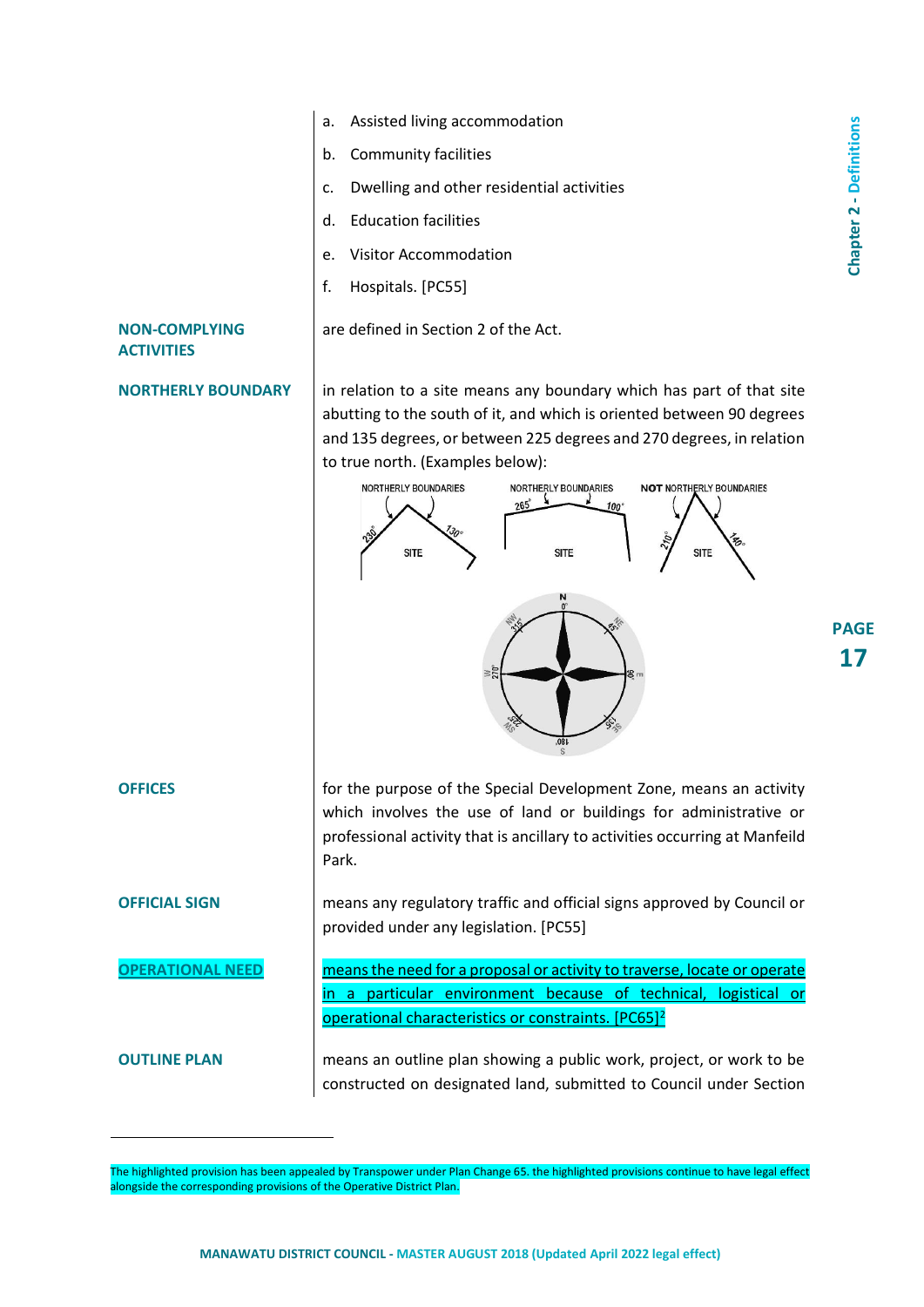|                               |                             | 176A of the Act to allow Council to request changes before<br>construction is commenced.                                                                                                                                                                            |
|-------------------------------|-----------------------------|---------------------------------------------------------------------------------------------------------------------------------------------------------------------------------------------------------------------------------------------------------------------|
|                               | <b>PANTRY SHOP</b>          | [DELETED PC46, now defined as Retail Sales]                                                                                                                                                                                                                         |
| <b>Chapter 2- Definitions</b> | <b>PB40</b>                 | refers to the typical horticultural sector method for describing plant<br>size at time of planting. PB stands for Pint Bags. These are typically<br>high quality UV stabilised black plastic Planter Bags otherwise known<br>as Planter Bags.                       |
|                               |                             | 1 pint = 600ml. As a rough guide, multiply the PB number by 0.6 to get<br>the volume in litres of the bag. A planter bag required to be PB40<br>should measure approximately 230 x 230 x 460 x 125mu and comprise<br>a volume of approximately 18-25 litres. [PC52] |
|                               | <b>PENS HOUSING ANIMALS</b> | means land and buildings used for the housing, whether temporary or<br>permanent, of animals. It includes feed pads whether covered or<br>uncovered, yards used for holding and sorting animals and facilities<br>used for animal rearing such as calf sheds.       |
| <b>PAGE</b>                   | <b>PERMEABLE SURFACE</b>    | means any part of a site which is grassed or planted in trees or<br>shrubs and/or is capable of absorbing water or is covered by decks<br>which allow water to drain through to a permeable surface. It does<br>not include any area which:                         |
| 18                            |                             | a. falls within the definition of site coverage except for decks as<br>above                                                                                                                                                                                        |
|                               |                             | b. is occupied by swimming pools; or                                                                                                                                                                                                                                |
|                               |                             | c. consists of an impermeable paved, concreted or asphalted<br>with a continuous surface. [PC51]                                                                                                                                                                    |
|                               | <b>PERMITTED ACTIVITIES</b> | are defined in Section 2 of the Act.                                                                                                                                                                                                                                |
|                               | <b>PIG FARMING</b>          | means keeping, raising or breeding pigs, where the productive<br>processes are carried out within buildings, or within closely fenced<br>outdoor runs where the stocking density precludes the maintenance<br>of pasture or ground cover.                           |
|                               | <b>PLACE OF ASSEMBLY</b>    | [DELETED PC46, now defined as Community Facilities]                                                                                                                                                                                                                 |
|                               | <b>PLANNED DEVELOPMENT</b>  | means network utility infrastructure that is the subject of a lodged or<br>granted application for certificate of compliance or resource consent,<br>or a notice of requirement, or a confirmed designation. [PC55]                                                 |
|                               | <b>PLANT PESTS</b>          | mean any plants listed as Total Control, Boundary Control, Aquatic or<br>National Surveillance Plant pests by the Regional Council.                                                                                                                                 |
|                               | <b>PORTABLE SAWMILL</b>     | [DELETED PC52]                                                                                                                                                                                                                                                      |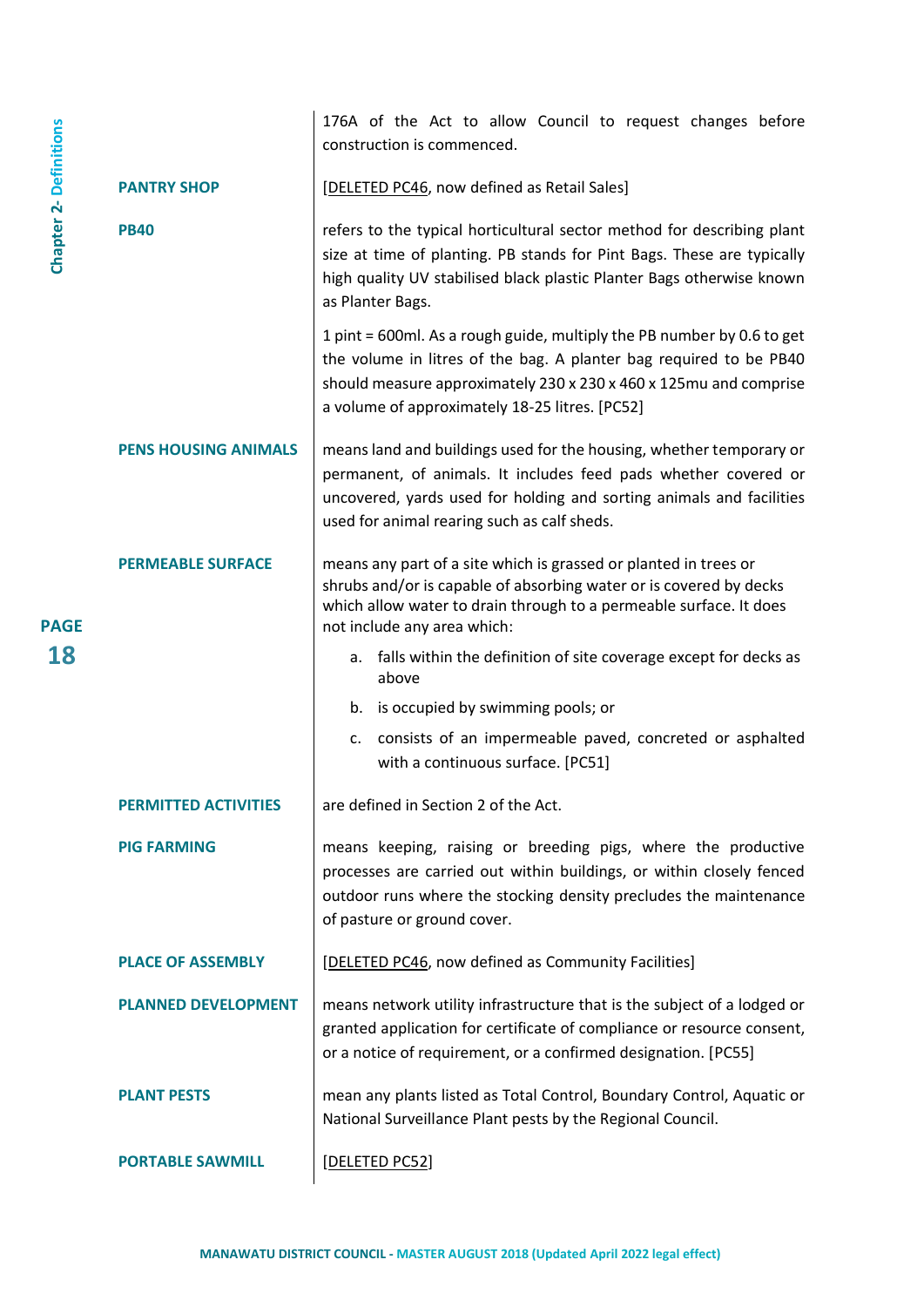| <b>POULTRY KEEPING</b>                                                                                             | includes geese, ducks, chickens, turkeys and domestic fowls of all<br>descriptions, except as defined as Intensive Farming.                                                                                                                                             |                                |
|--------------------------------------------------------------------------------------------------------------------|-------------------------------------------------------------------------------------------------------------------------------------------------------------------------------------------------------------------------------------------------------------------------|--------------------------------|
| <b>RADIOCOMMUNICATION</b>                                                                                          | means a transmission, emission, or reception of signs, signals, writing,<br>images, sounds, or intelligence of any nature by electromagnetic<br>waves of frequencies between 9 kilohertz and 3,000 gigahertz,<br>propagated in space without artificial guide.          | <b>Chapter 2 - Definitions</b> |
| <b>RADIOCOMMUNICATION</b><br><b>AND/OR</b><br><b>TELECOMMUNICATION</b><br><b>FACILITIES</b>                        | includes any line, mast, pole, aerial, tower, antenna, antenna dish,<br>fixed radio station, radio apparatus or other structure, facility or<br>apparatus intended for, associated with, or ancillary to, effecting<br>radiocommunication or telecommunication.         |                                |
| RADIOCOMMUNICATION,<br><b>TELECOMMUNICATION</b><br><b>AND ANCILLARY</b><br><b>PURPOSES AND LAND</b><br><b>USES</b> | [DELETED PC55]                                                                                                                                                                                                                                                          |                                |
| <b>RECREATION ACTIVITIES</b>                                                                                       | means land and buildings used by the public for active and passive<br>recreation activities and includes structures and landscaping required<br>to enable the following:                                                                                                |                                |
|                                                                                                                    | Clubrooms and halls<br>a.                                                                                                                                                                                                                                               | <b>PAGE</b>                    |
|                                                                                                                    | Grandstands and stadia<br>b.                                                                                                                                                                                                                                            | 19                             |
|                                                                                                                    | <b>Public Toilets</b><br>$\mathsf{C}$ .                                                                                                                                                                                                                                 |                                |
|                                                                                                                    | Playgrounds<br>d.                                                                                                                                                                                                                                                       |                                |
|                                                                                                                    | Sealed courts and turf<br>e.                                                                                                                                                                                                                                            |                                |
|                                                                                                                    | f.<br>Sports fields                                                                                                                                                                                                                                                     |                                |
|                                                                                                                    | Swimming pools<br>g.                                                                                                                                                                                                                                                    |                                |
| <b>REGIONAL COUNCIL</b>                                                                                            | means the Manawatū-Wanganui Regional Council, also known as<br>horizons.mw.                                                                                                                                                                                             |                                |
| <b>RELOCATED BUILDING</b>                                                                                          | means any second hand building which is transported in whole or in<br>parts and relocated from its original site to its final destination site,<br>but excludes a pre-fabricated building which is delivered dismantled<br>to a site, for erection on that site. [PC55] |                                |
| <b>REPLACEMENT</b>                                                                                                 | For the purpose of network utilities, means putting new components<br>place of existing components where the network utility<br>ın<br>infrastructure remains the same or similar in character, intensity and<br>scale as what was originally in that location. [PC55]   |                                |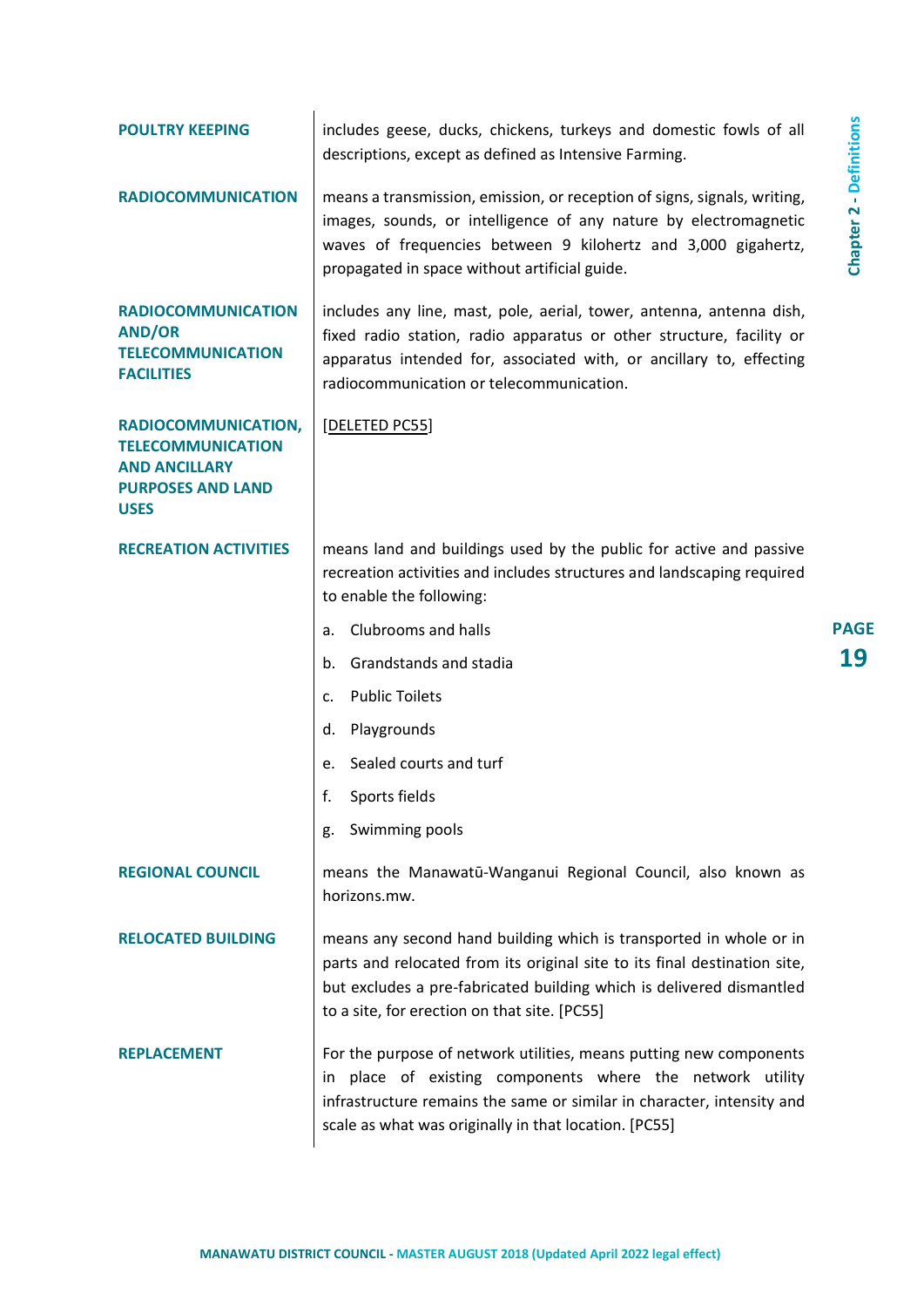|                               | <b>RESIDENTIAL</b><br><b>ACCOMMODATION</b>                     | [DELETED PC46, now defined as Dwelling]                                                                                                                                                                             |
|-------------------------------|----------------------------------------------------------------|---------------------------------------------------------------------------------------------------------------------------------------------------------------------------------------------------------------------|
| <b>Chapter 2- Definitions</b> | <b>RESIDENTIAL ACTIVITY</b>                                    | means the use of land and building(s) for peoples living<br>accommodation. [PC51]                                                                                                                                   |
|                               | <b>RESIDENTIAL CARE</b><br><b>HOMES</b>                        | [DELETED PC46, now defined as Assisted Living Accommodation]                                                                                                                                                        |
|                               | <b>RESIDENTIAL UNIT</b>                                        | means a building(s) or part of a building that is used for residential<br>activity exclusively by one household, and must include sleeping,<br>cooking, bathing and toilet facilities. [PC51]                       |
|                               | <b>RESTAURANT</b>                                              | [DELETED PC46, now defined as Entertainment Facilities]                                                                                                                                                             |
|                               | <b>RESTRICTED</b><br><b>DISCRETIONARY</b><br><b>ACTIVITIES</b> | are defined in Section 2 of the Act.                                                                                                                                                                                |
|                               | <b>RETAIL ACTIVITIES</b>                                       | means the use of land or buildings where goods, equipment or<br>services are sold, displayed, hired or offered for sale or direct hire to<br>the public and includes, without limitation:                           |
|                               |                                                                | <b>Bakeries</b><br>a.                                                                                                                                                                                               |
| <b>PAGE</b><br>20             |                                                                | Dairies<br>b.                                                                                                                                                                                                       |
|                               |                                                                | Garden centres<br>c.                                                                                                                                                                                                |
|                               |                                                                | Hardware stores<br>d.                                                                                                                                                                                               |
|                               |                                                                | The following are specifically excluded from retail activities:                                                                                                                                                     |
|                               |                                                                | <b>Commercial Services</b><br>а.                                                                                                                                                                                    |
|                               |                                                                | Industry<br>b.                                                                                                                                                                                                      |
|                               |                                                                | Large format retail<br>c.                                                                                                                                                                                           |
|                               |                                                                | Motor vehicle sales and servicing<br>d.                                                                                                                                                                             |
|                               |                                                                | Service stations<br>e.                                                                                                                                                                                              |
|                               |                                                                | f.<br>Supermarkets                                                                                                                                                                                                  |
|                               | <b>RETIREMENT VILLAGE</b>                                      | means a comprehensive development which may include housing,<br>recreational, welfare, and medical facilities which is intended<br>principally or solely for retired persons or people with disabilities.<br>[PC51] |
|                               | <b>REVERSE SENSITIVITY</b>                                     | means the potential for the operation of an existing lawfully<br>established activity to be constrained or curtailed by the more recent<br>establishment of other activities, which are sensitive to the adverse    |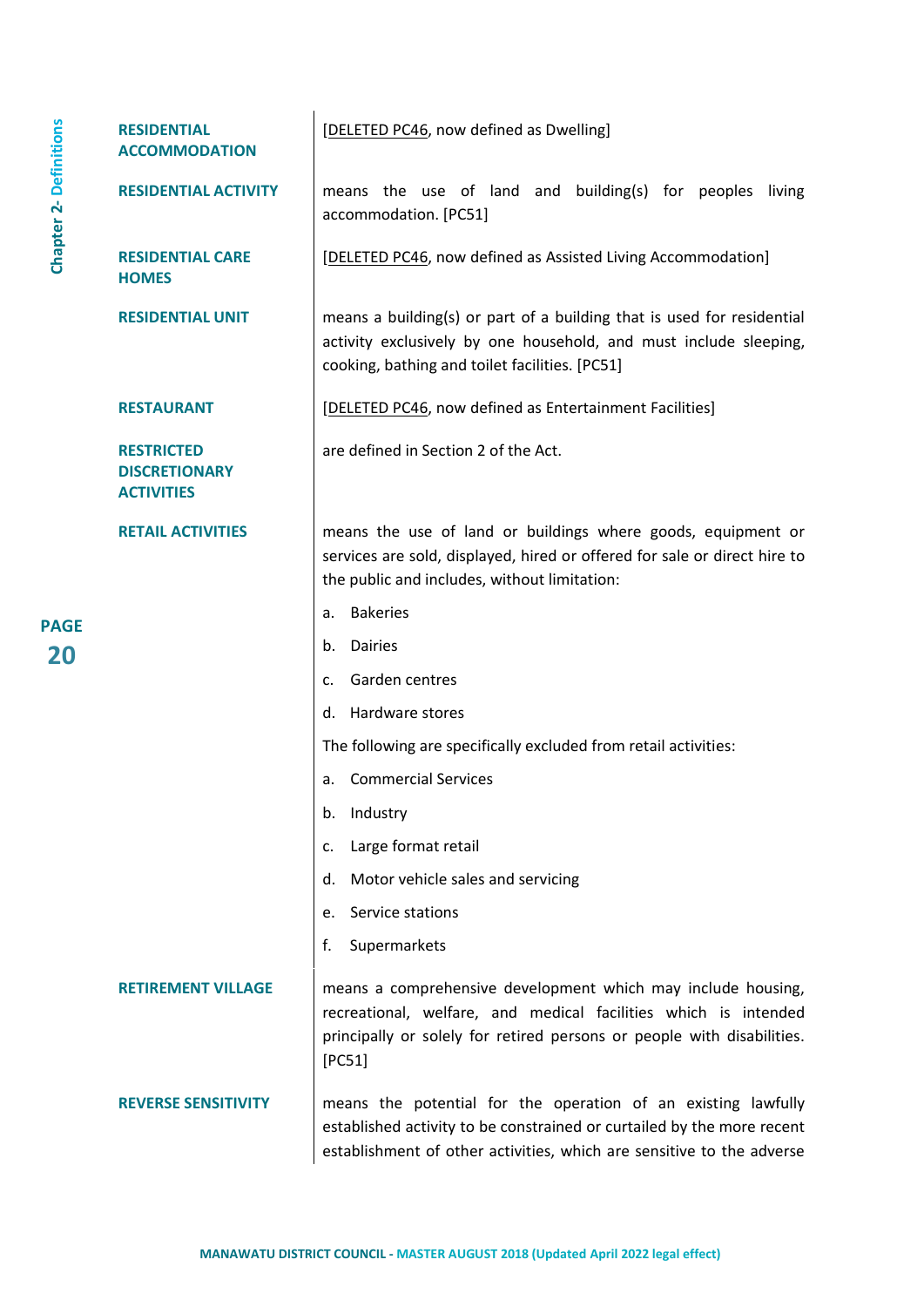|                                            | environmental effects being generated by the pre-existing activity.<br>[PC52]                                                                                                                                                                                                                       |
|--------------------------------------------|-----------------------------------------------------------------------------------------------------------------------------------------------------------------------------------------------------------------------------------------------------------------------------------------------------|
| <b>ROAD</b>                                | has the same meaning as Section 315 of the Local Government Act<br>(1974).                                                                                                                                                                                                                          |
| <b>RURAL AND ANIMAL</b><br><b>SERVICES</b> | means land and buildings used for the provision of sales and services<br>associated with the rural sector and includes, without limitation:                                                                                                                                                         |
|                                            | Animal grooming<br>a.                                                                                                                                                                                                                                                                               |
|                                            | b. Farming, agricultural and horticultural supplies                                                                                                                                                                                                                                                 |
|                                            | c. Veterinary clinics                                                                                                                                                                                                                                                                               |
| <b>RURAL INDUSTRY</b>                      | [DELETED PC46, now defined as Industry]                                                                                                                                                                                                                                                             |
| <b>SAWMILL</b>                             | [DELETED PC52]                                                                                                                                                                                                                                                                                      |
| <b>SCHEDULE P</b>                          | is a schedule of materials and general construction techniques for<br>building elements that, for the purposes of this Plan are deemed to<br>reduce the exterior 'A' weighted aircraft noise levels by 20 decibels<br>with respect to the interior 'A' weighted sound levels.                       |
| <b>SCHEDULE Q</b>                          | is a schedule of materials and general construction techniques for<br>building elements that, for the purposes of this Plan are deemed to<br>reduce the exterior 'A' weighted aircraft noise levels by 25 decibels<br>with respect to the interior 'A' weighted sound levels.                       |
| <b>SCHEDULE R</b>                          | is a schedule of materials and general construction techniques for<br>building elements that, for the purposes of this Plan are deemed to<br>reduce the exterior 'A' weighted aircraft noise levels by 30 decibels<br>with respect to the interior 'A' weighted sound levels.                       |
| <b>SCREEN PLANTING AREA</b>                | means in relation to the Industrial Zone, an area required to be<br>planted in accordance with Appendix 16.1, to screen activities on the<br>subject site as far as practicable, from view from the adjacent road or<br>non-industrial zone land. [PC52]                                            |
| <b>SEISMIC STRENGTHENING</b>               | means works undertaken to improve the structural performance of a<br>building by modifying, or adding to, the structure of a building to meet<br>the requirements of the Building Act (2004), any subsequent<br>amendments to that Act and any current Council Earthquake-Prone<br>building policy. |
|                                            | Works that are deemed seismic strengthening shall be identified by a<br>chartered professional engineer who has knowledge of the structural<br>characteristics and earthquake performance of the type of building<br>being assessed.                                                                |

 $\overline{\phantom{a}}$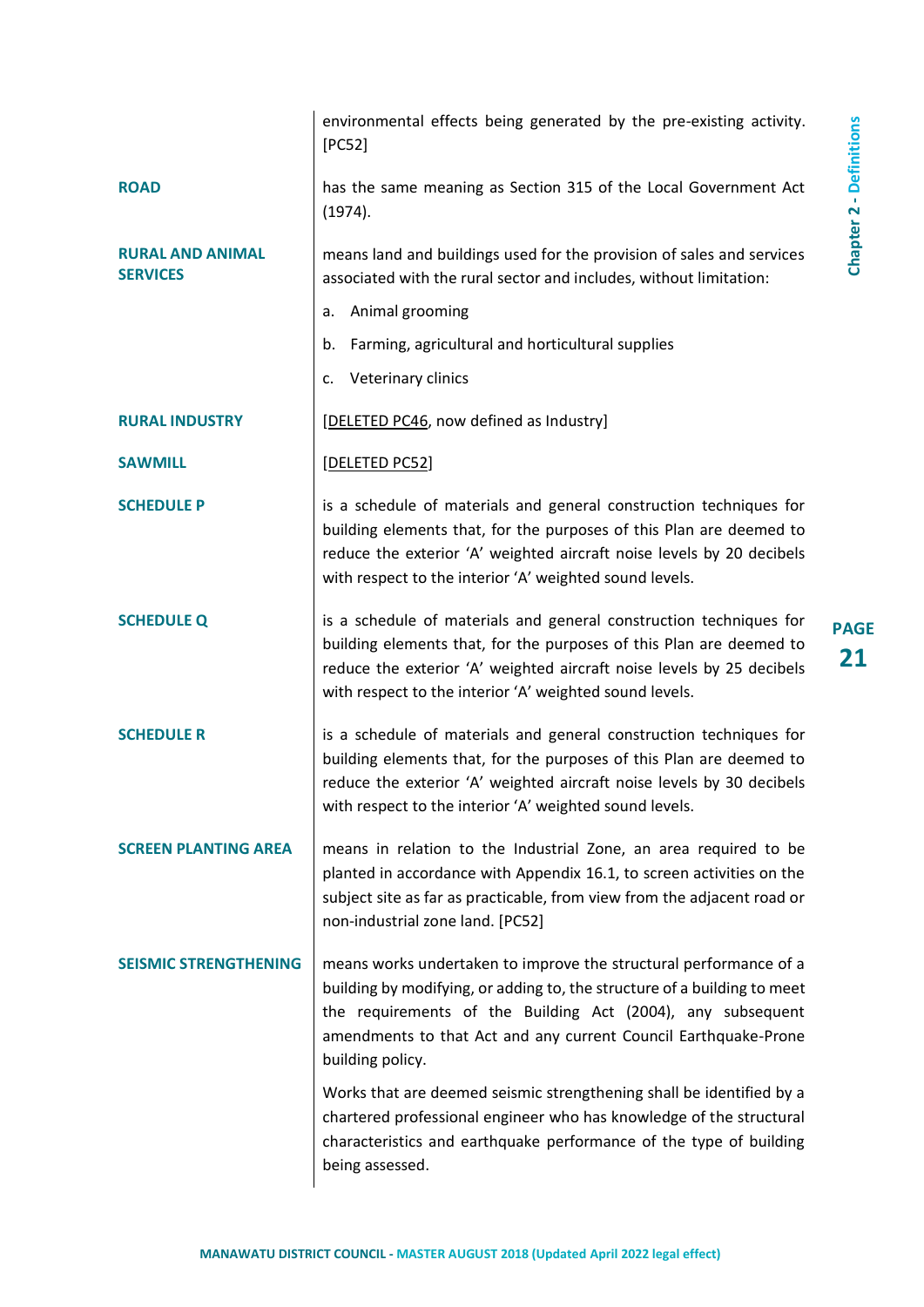|                               | <b>SENSITIVE ACTIVITIES</b>                          | has the same meaning as Noise Sensitive Activity defined earlier in this<br>chapter. [PC55]                                                                                                                                                                                                                                                                                                                                |
|-------------------------------|------------------------------------------------------|----------------------------------------------------------------------------------------------------------------------------------------------------------------------------------------------------------------------------------------------------------------------------------------------------------------------------------------------------------------------------------------------------------------------------|
| <b>Chapter 2- Definitions</b> | <b>SERVICE COURT</b>                                 | means an area of land which is required by the Plan for the provision<br>of servicing facilities to each dwelling unit. Special modifications to<br>houses to suit the needs of those with disabilities (e.g. ramps) are<br>permitted in this area.                                                                                                                                                                        |
|                               | <b>SERVICE STATION</b>                               | means a business engaged in refuelling and servicing motor vehicles,<br>selling petroleum products and accessories for motor vehicles<br>(including convenience goods for motorists) and may include the<br>cleaning and mechanical repair of motor vehicles and the repair of<br>domestic equipment.                                                                                                                      |
|                               |                                                      | The following activities are specifically excluded from service station:                                                                                                                                                                                                                                                                                                                                                   |
|                               |                                                      | panel-beating<br>a.                                                                                                                                                                                                                                                                                                                                                                                                        |
|                               |                                                      | spray painting<br>b.                                                                                                                                                                                                                                                                                                                                                                                                       |
|                               |                                                      | heavy engineering such as engine re-boring and crankshaft<br>c.<br>grinding.                                                                                                                                                                                                                                                                                                                                               |
|                               | <b>SHOP</b>                                          | [DELETED PC46, now defined as Retail Sales]                                                                                                                                                                                                                                                                                                                                                                                |
| <b>PAGE</b><br>22             | <b>SIGN</b>                                          | means any advertising matter used to give information on a product,<br>service, event or location. It includes the frame, supporting device and<br>any associated ancillary equipment where the principal function is to<br>support the advertising matter. Any advertising material located<br>within shop window displays in the Inner and Outer Business Zones<br>and the Special Development Zone are excluded. [PC55] |
|                               | <b>SIGN FACE AREA</b>                                | means the measurement of the area covered by advertising matter<br>and does not include the area of the support device. [PC55]                                                                                                                                                                                                                                                                                             |
|                               | <b>SIGNIFICANT HISTORIC</b><br><b>BUILT HERITAGE</b> | means any building (identified as Category A or B), or memorial, or<br>object that is listed in a schedule in the District Plan due to its historic<br>heritage value.                                                                                                                                                                                                                                                     |
|                               | <b>SITE</b>                                          | means an area of land capable of being disposed of separately.                                                                                                                                                                                                                                                                                                                                                             |
|                               | <b>SITE COVERAGE</b>                                 | means that portion of the net site area, expressed as a percentage,<br>which may be covered by buildings, including eaves, balconies and<br>verandahs in excess of 0.6m wide.                                                                                                                                                                                                                                              |
|                               |                                                      | The following are not included in the calculation of site coverage:                                                                                                                                                                                                                                                                                                                                                        |
|                               |                                                      | Eaves, balconies and verandahs less than 0.6m wide.<br>$\bullet$                                                                                                                                                                                                                                                                                                                                                           |
|                               |                                                      | Pergolas and other similar open structures.                                                                                                                                                                                                                                                                                                                                                                                |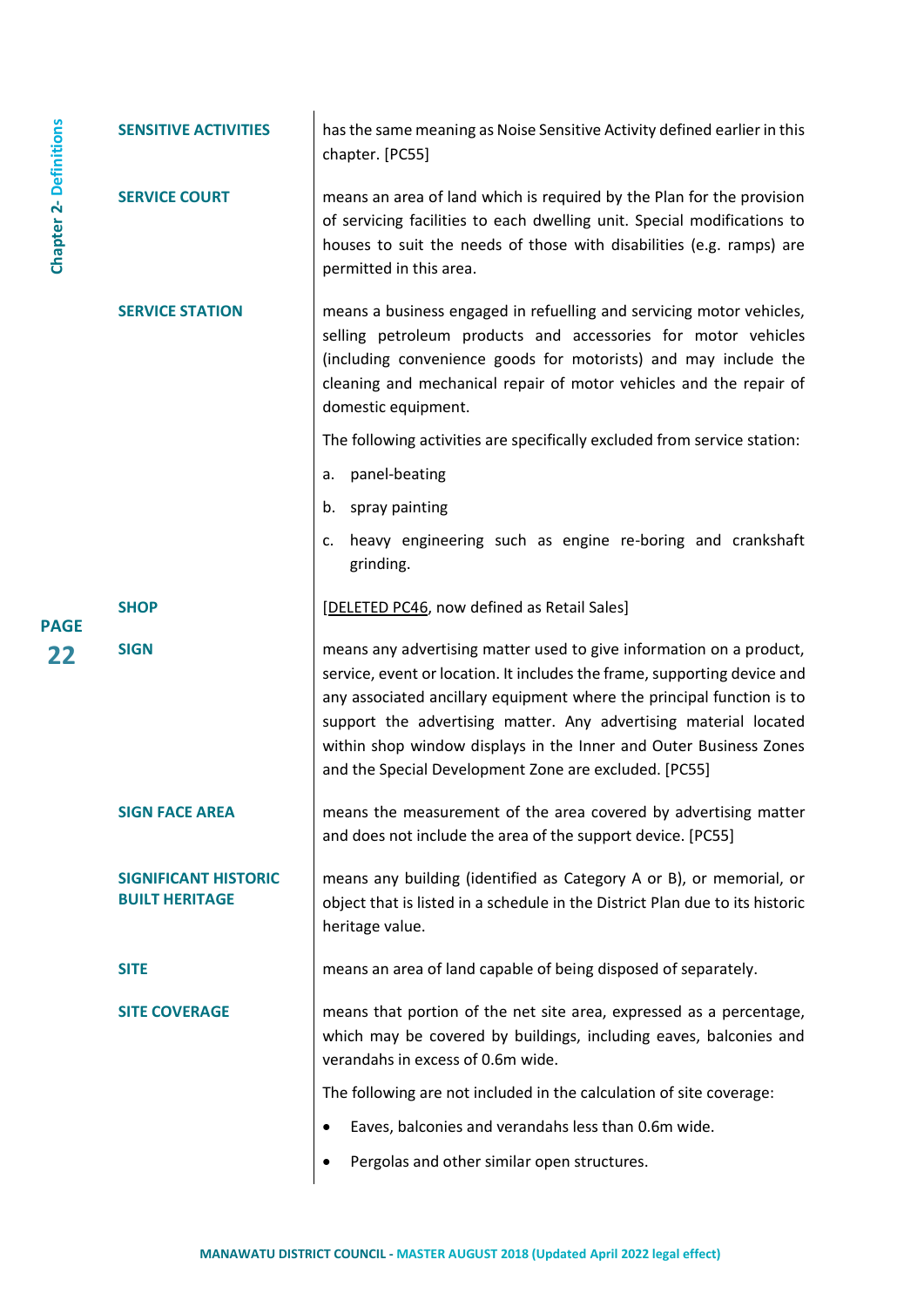|                                          | Conservatories encroaching into any living court required by this<br>Plan.                                                                                                                                                                                                                                                                                                                                       |
|------------------------------------------|------------------------------------------------------------------------------------------------------------------------------------------------------------------------------------------------------------------------------------------------------------------------------------------------------------------------------------------------------------------------------------------------------------------|
|                                          | Outdoor swimming pools.<br>$\bullet$                                                                                                                                                                                                                                                                                                                                                                             |
|                                          | Special modifications to houses to suit the needs of those with<br>disabilities, e.g. ramps.                                                                                                                                                                                                                                                                                                                     |
| <b>SOUND TRANSMISSION</b><br><b>PATH</b> | means any possible sound path from outside the building to inside the<br>room concerned but where the building construction option is both<br>part of the outside envelope of the building and also part of the room<br>itself.                                                                                                                                                                                  |
| <b>SPECIAL EVENT</b>                     | For the purpose of noise standards in the Manfeild Park Zone, means<br>an event that is not a motorsport activity taking place at the<br>Motorsport Park and circuit (that are controlled by reference to<br>separate resource consent conditions). But which otherwise meets the<br>permitted activity status for the zone except that it exceeds the noise<br>limits in Rule B8.3.1 f.                         |
| <b>SPECIALIST SERVICES</b>               | [DELETED PC46, now defined as Commercial Services]                                                                                                                                                                                                                                                                                                                                                               |
| <b>STORMWATER</b><br><b>NEUTRALITY</b>   | means post development runoff that equals the pre development<br>runoff; so despite an increase in hard surfaces from roads, roofs and<br>other impervious surfaces associated with development, the design of<br>the subdivision enables runoff to be managed on-site (individual<br>properties) and within the boundary of the subdivision using swales<br>on roads for conveyance and detention ponds. [PC45] |
| <b>STREET FURNITURE</b>                  | means any structures and equipment lawfully located on or over the<br>legal road reserve. It includes public telephones, litter bins, (not skip<br>bins), street lighting, bus shelters, roadside rest areas and toilets,<br>information centres and weigh stations, street trees and landscaping.                                                                                                               |
| <b>STREET USER</b>                       | means any street stall, street appeal, busker, preacher, parade, or<br>public gathering, pamphlet distributer, street photographer, or mobile<br>shop, operating in a public place. $NB - Such$ operations require<br>Council's permission under the District Bylaws.                                                                                                                                            |
| <b>STREETSCAPE</b>                       | means the visual elements, within and adjoining the street, including<br>the road, structures, trees and open spaces and adjoining buildings<br>that combine to form the street's character.                                                                                                                                                                                                                     |
| <b>SUPERMARKET</b>                       | means any premises that are principally used for the retail sale of<br>groceries and other associated food and drink items and household<br>goods and that has a retail floor area of over 300 square metres.                                                                                                                                                                                                    |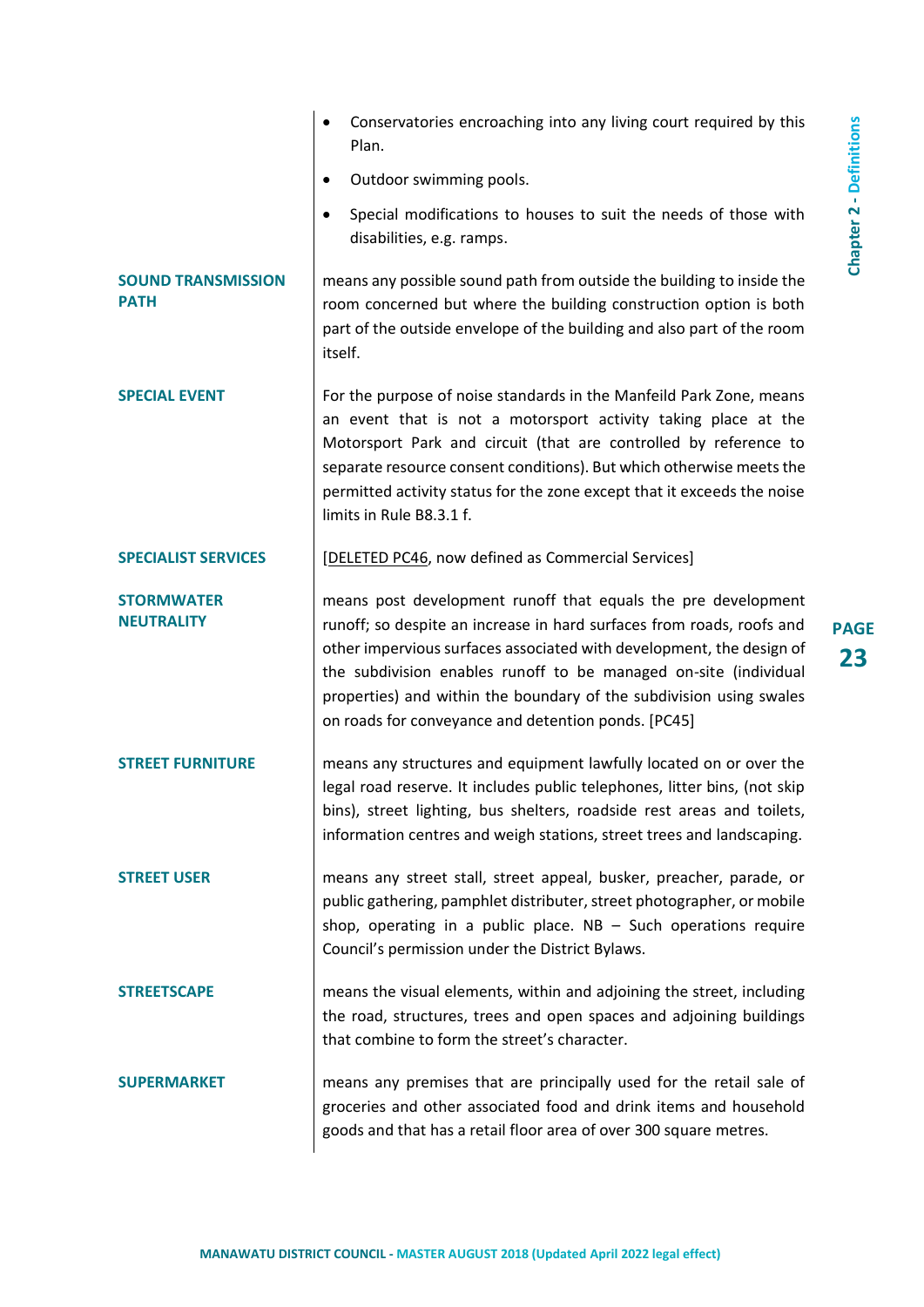| <b>Chapter 2-Definitions</b> | <b>TELECOMMUNICATION</b>                             | means the conveyance from one device to another of any signal, sign,<br>impulse, writing, image, sound, instruction, information or intelligence<br>of any nature, whether for the information of any person using the<br>device or not. |
|------------------------------|------------------------------------------------------|------------------------------------------------------------------------------------------------------------------------------------------------------------------------------------------------------------------------------------------|
|                              | <b>TEMPORARY ACTIVITIES</b>                          | means any short term activity that does not occur more than four<br>times a year on the same site and any buildings and structures<br>associated with that activity and includes, but is not limited to:                                 |
|                              |                                                      | Sporting events, public meetings, galas, market days, and<br>$\bullet$<br>recreational and festive events                                                                                                                                |
|                              |                                                      | Temporary buildings and structures<br>$\bullet$                                                                                                                                                                                          |
|                              |                                                      | Any temporary storage of goods for materials<br>$\bullet$                                                                                                                                                                                |
|                              |                                                      | Demolition and removal of buildings. [PC55]<br>٠                                                                                                                                                                                         |
|                              | <b>TEMPORARY SIGN</b>                                | means any sign that is of a temporary nature advertising any<br>forthcoming activity. It includes, without limitation:                                                                                                                   |
|                              |                                                      | Any parliamentary or local authority election signs<br>$\bullet$                                                                                                                                                                         |
| <b>PAGE</b>                  |                                                      | Construction or development signage on any building or<br>$\bullet$<br>demolition site                                                                                                                                                   |
| 24                           |                                                      | Exhibition or event signage<br>$\bullet$                                                                                                                                                                                                 |
|                              |                                                      | Real estate signs advertising the sale, rent or auction of land or<br>$\bullet$<br>premises                                                                                                                                              |
|                              |                                                      | Temporary signs do not include a permanent structure whereby the<br>advertising matter is altered regularly. [PC55]                                                                                                                      |
|                              | <b>TOURIST FACILITI</b>                              | means land and buildings used for the education and entertainment<br>of domestic or international tourists.                                                                                                                              |
|                              | <b>TRAVELLERS'</b><br><b>ACCOMMODATION</b>           | [DELETED PC46, now defined as Visitor Accommodation]                                                                                                                                                                                     |
|                              | <b>UNDERGROUND PIPES,</b><br><b>CABLES AND LINES</b> | [DELETED PC55]                                                                                                                                                                                                                           |
|                              | <b>UNFORMED ROAD</b>                                 | means any road below full metalled road standard, i.e. any road<br>without proper base-course and top-course layers which are able to<br>be graded.                                                                                      |
|                              | <b>URBAN AREA</b>                                    | means any land zoned Residential, Village, Inner or Outer Business,<br>Industrial, Recreation, Manfeild Park or Special Development. [PC55]                                                                                              |
|                              | <b>UTILITIES</b>                                     | [DELETED PC55]                                                                                                                                                                                                                           |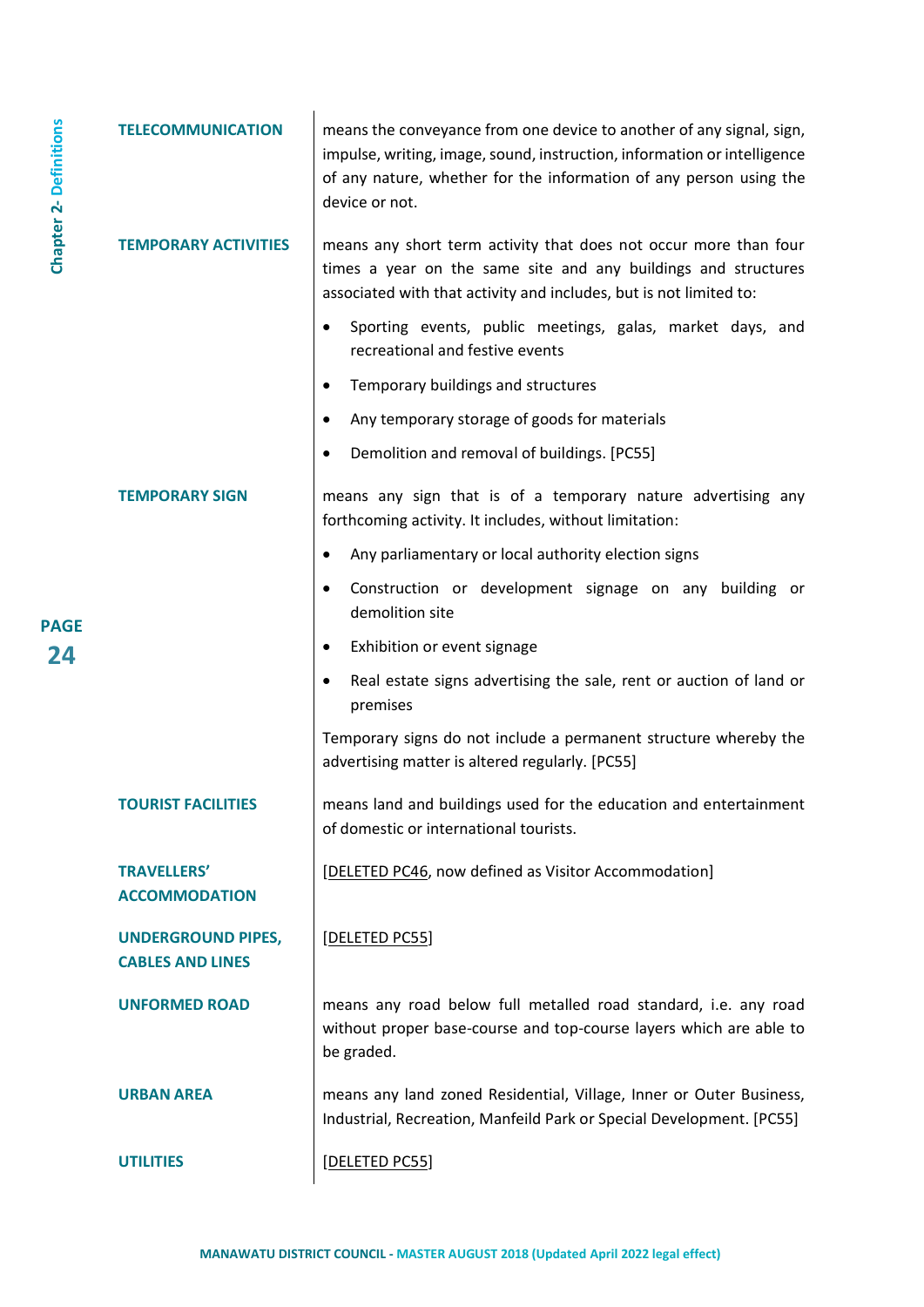| <b>VISITOR</b><br><b>ACCOMMODATION</b>       | means places used for accommodating tourists and residents away<br>from their normal place of residence and includes any ancillary service<br>or amenity provided on the site such as a restaurant, café or other<br>eating place, swimming pool or playground.<br>It includes, without limitation, any of the following:<br>Hotels<br>a.<br>Motels<br>b.<br>Motor camps, camping grounds and caravan parks<br>c.<br>Self-catering accommodation<br>d.<br>Tourist lodges, backpackers<br>е. | <b>Chapter 2 - Definitions</b> |
|----------------------------------------------|---------------------------------------------------------------------------------------------------------------------------------------------------------------------------------------------------------------------------------------------------------------------------------------------------------------------------------------------------------------------------------------------------------------------------------------------------------------------------------------------|--------------------------------|
| <b>WETLAND</b>                               | "includes permanently or intermittently wet areas, shallow water, and<br>land water margins that support a natural ecosystem of plants and<br>animals that are adapted to wet conditions." Wetlands do not include<br>artificially created wetlands or areas of rushes within wet pasture.                                                                                                                                                                                                  |                                |
| <b>WORK SKILLS TRAINING</b><br><b>CENTRE</b> | means an educational facility, which teaches any NZQA accredited<br>course to develop or enhance basic or technical skills including<br>apprenticeships associated with trade, industrial or commercial<br>activities. [PC52]                                                                                                                                                                                                                                                               | <b>PAGE</b>                    |
| <b>YARD</b>                                  | means a part of a site that is unoccupied and unobstructed by<br>buildings from the ground upwards, except as otherwise provided by<br>this Plan. The width must be measured in the horizontal plane.                                                                                                                                                                                                                                                                                       | 25                             |
|                                              | Front Yard means a yard between the road boundary and a line<br>parallel thereto and extending across the full width of the site. Where<br>the planning maps show a proposed road, the proposed road line shall<br>be a road boundary for the purposes of front yard requirements.                                                                                                                                                                                                          |                                |
|                                              | Rear Yard means a yard bounded by the rear boundary of the site and<br>a line parallel thereto and extending across the full width of the site.                                                                                                                                                                                                                                                                                                                                             |                                |
|                                              | A rear yard in respect of any rear site means a continuous yard<br>bounded by all the boundaries of the site. Corner sites do not have<br>rear yards.                                                                                                                                                                                                                                                                                                                                       |                                |
|                                              | Side Yard means a yard which except for any portion of the site<br>comprised in a front or rear yard lies between the full length of a side<br>boundary and a line parallel thereto. In respect of a corner site every<br>boundary not being a road frontage shall be a side boundary.                                                                                                                                                                                                      |                                |
|                                              | The location of front, rear and side yards is shown in the Figure below:                                                                                                                                                                                                                                                                                                                                                                                                                    |                                |